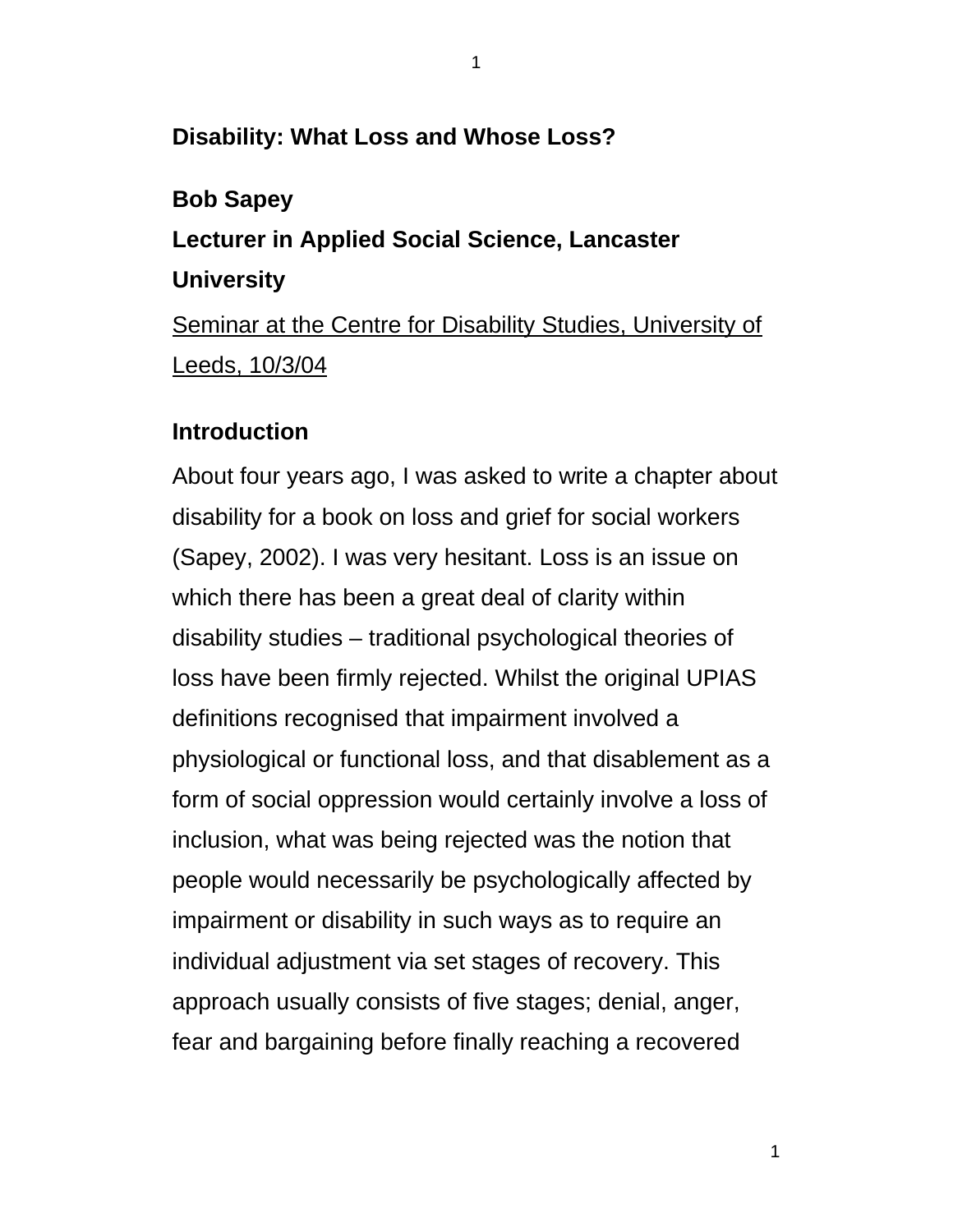stage of acceptance. It is widespread enough to even be featured in an episode of the Simpsons.

My hesitancy to get involved with loss and disability was also due to an experience in 1988, when I was chair of the editorial board of Social Work Today. The editor had published a paper by a US academic, Professor Raymond Berger, on loss and disability which was quite a thorough review of some psychological literature. This paper sought to demonstrate that impairment should be conceptualised as a loss and to promote social work practice based on the need for psychological adjustment. Berger did not distinguish between impairment and disability and used the latter interchangeably with the phrase 'traumatic loss'. Mike Oliver (1983), in his book *Social Work with Disabled People*, had already pointed to social workers' practice being based on a stages approach to loss and grief as the most prominent example of how social work was based upon an individual model of disability. In response to the publication of Berger's paper, Oliver wrote to the magazine. He compared the magazine's decision to publish this paper with having,

topless social workers on page three as a means of combating sexism in social work, or a pictorial history of the black-and-white minstrel show as a guide to antiracist practice. (Oliver, 1988, p. 12).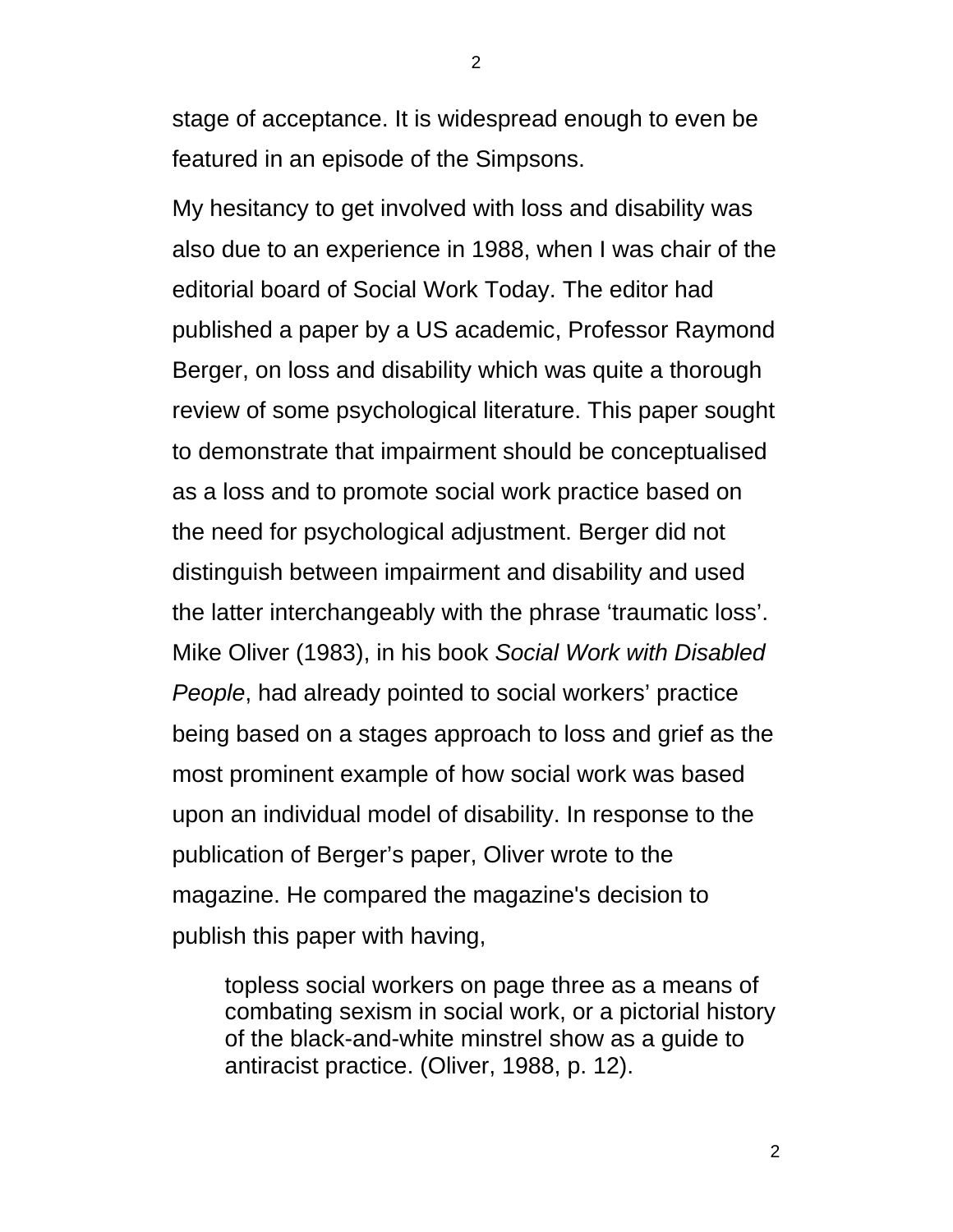Personally I agreed with this criticism of Berger's paper as I had witnessed social workers being quite unhelpful because of their faith in the stages approach. One young man I remember, who was living in a residential home in the 1970s, had asked for support in his application for council housing. The then assistant director of social services refused to provide this on the basis that he had not yet gone through the stage of anger. Fortunately he was determined and left without her support and eventually did get his home by turning up at the council offices one afternoon just before 5 o-clock, and when told once again that the housing officer would not see him, he settled down with a flask of coffee, sandwiches and a pack of cards – he was housed within a month!

What disabled people were up against in social work is quite well illustrated by this excerpt from a book published in 1970, *Psycho-Analytic Insights and Relationships: A Kleinian Approach*. It is also the only passage on disability in the whole book.

Illness and accidents at any age may confront us with slow or sudden loss of abilities. Denial of the limitations imposed can only lead to a superficial adjustment, which hides underlying persecution and depression. It is only when the work of mourning has been done and the anger, despair, and depression are eventually mitigated by love and courage, that the individual can go forward. If anger and despair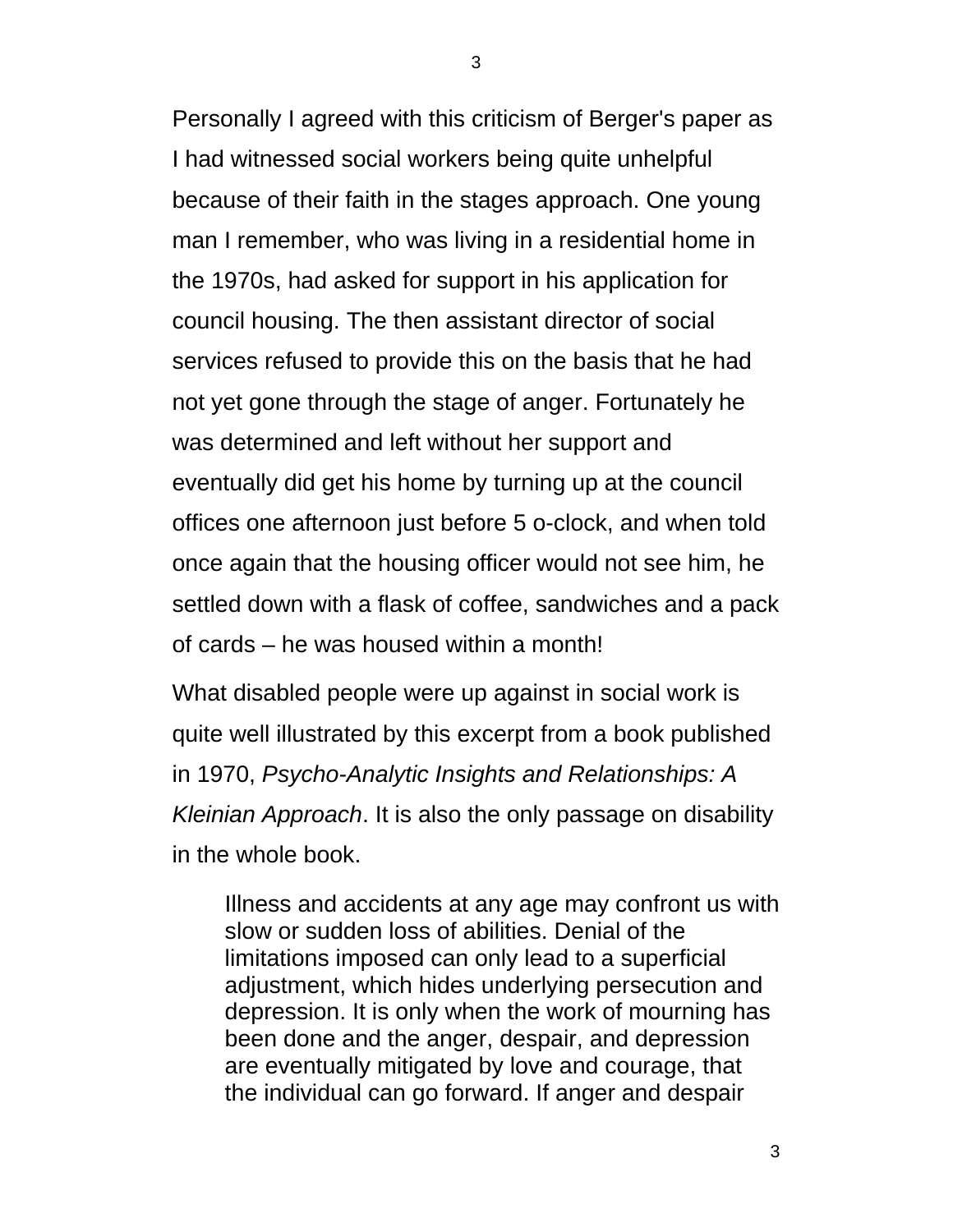predominate permanently, the individual regresses to an earlier stage of development, becoming selfcentred, self-pitying, with a chip on his shoulder and begrudging others their freedom, or infinitely demanding of their time and attention. If the loss can be admitted, mourned and accepted with courageous resignation, a heightened appreciation of the remaining gifts and opportunities can lead to development in a different direction. (Salzberger-Wittenberg, 1970, p.106)

This clearly illustrates the uncritical move from loss of ability to psychological disturbance. Whilst the promotion of these ideas was clearly damaging, I also believe that one of the effects of the strong criticism that Oliver and others were levelling at the association of loss and disability was to inhibit further exploration of the relationship between disability, impairment and other approaches to loss.

Having said that, it is also true that Oliver himself has provided some useful insights into the way in which acquired impairment might be conceptualised as a significant life event. In his own research on the social implications of spinal cord injury he had cited Silver and Wortman who concluded,

Our review of the available literature suggests that a great deal of variability exists in individual reactions to negative life events, both within a particular life crisis and across different crises. We have found little reliable evidence to indicate that people go through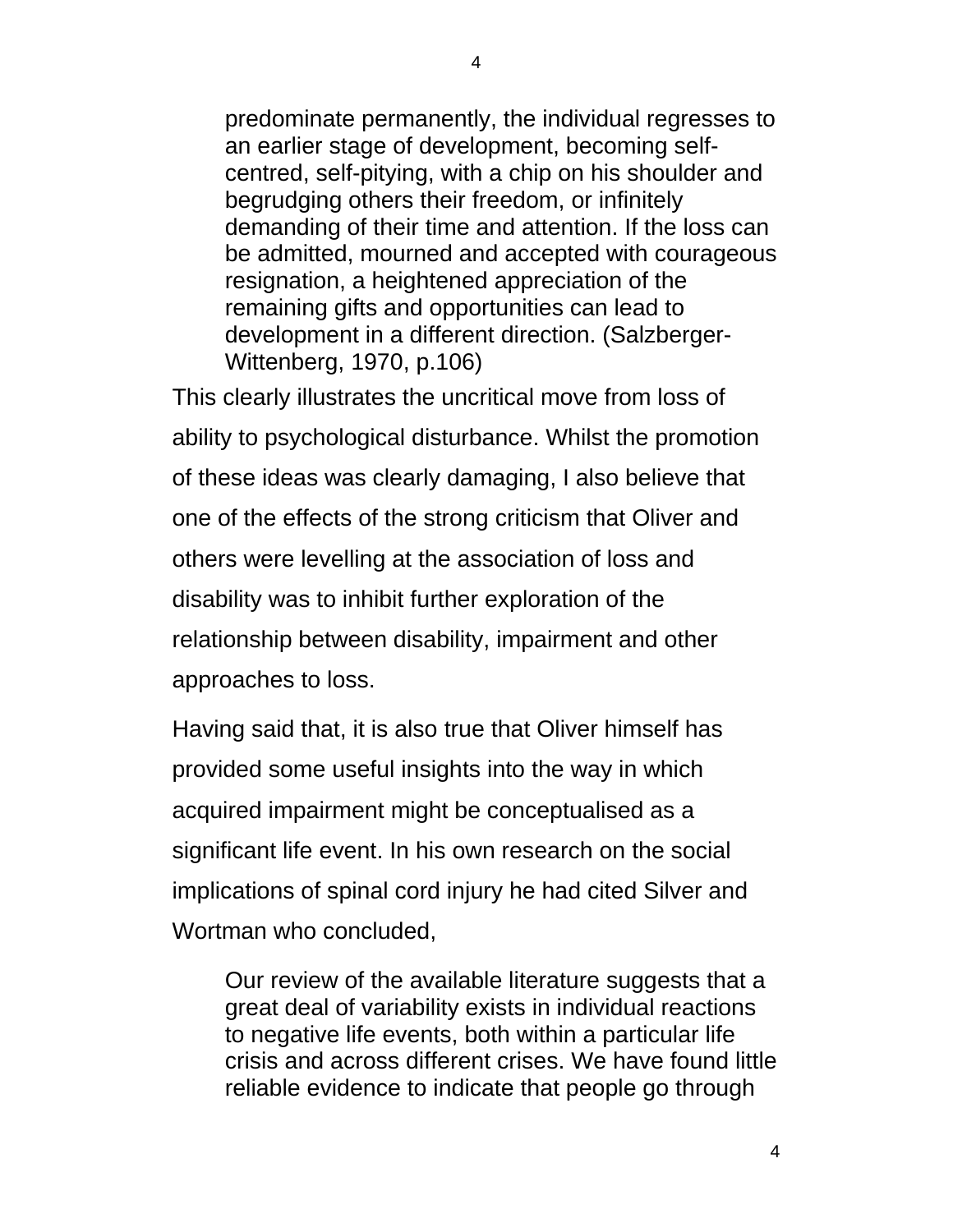stages of emotional responses following an undesirable life event. We have also reviewed a substantial body of evidence suggesting that a large minority of victims of aversive life events experience distress or disorganization long after recovery might be expected. Current theoretical models of reactions to aversive outcomes cannot account for the variety of responses that appear. (Silver and Wortman, cited in Creek *et al*., 1987, pp. 20-21)

Oliver certainly did not wish to deny that people's experience of life changing injuries might include loss, but he argued that it was entirely inappropriate to assume that all people would necessarily go through the same stages, or indeed that such stages would lead to recovery without attention being paid to the material and social environment.

Clearly, breaking one's back or neck may have tragic consequences for some individuals but as most people appear to cope with such a happening, such coping can thus only be explained by reference to such unscientific notions as the indomitable nature of human spirit. This gives rise to the 'super cripple' phenomenon where those who cope are ascribed with heroic characteristics and flies in the face of the everyday realities of people with spinal cord injury who see themselves as ordinary people coping with extra-ordinary circumstances. (Creek *et al*., 1987, p. 19)

This rejection of a stages approach is not just about acquired impairment. Speaking as the mother of a son born with impairments, Dona Avery described how she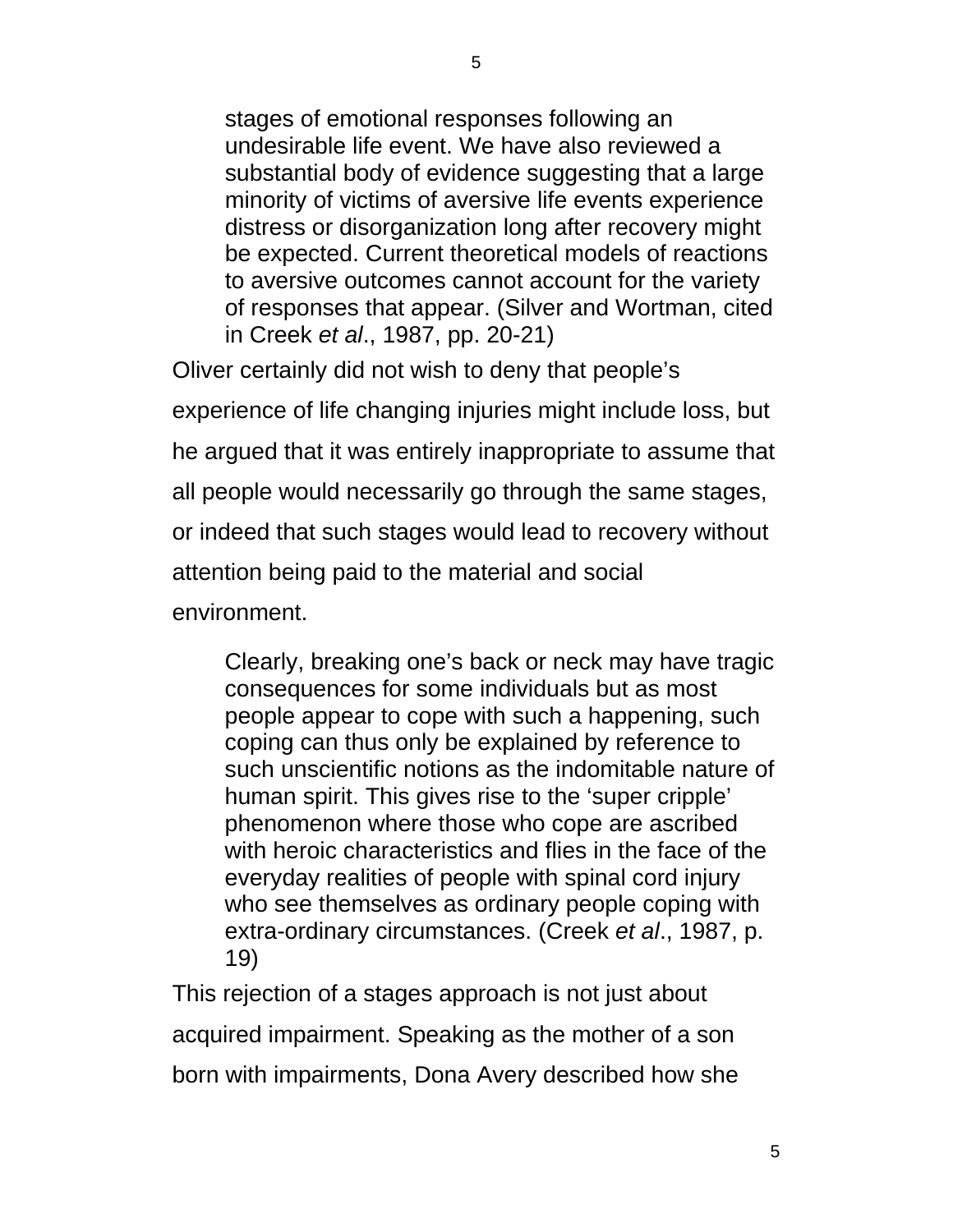6

fought the medical staff who wanted her to respond to these stages of grief after her child was born. She said,

I have seen a 5th stage, and it is not Acceptance or Hope of a Cure. It is learning that an unborn perfect child was one conceived by society, not me, and that the actual child I was gifted with is perfectly fine. (Avery 1997)

Paul Abberley has also studied the psychological impact of impairment, but from a different perspective. He accounts for the dominance of theories of loss in the psychology of disablement by the fear of non-disabled people and their perception of impairment as a form of death. He argues that this fear runs so deep that it is almost impossible for disabled people to convince nondisabled people that this is not the case and, as such, the scientific credentials of traditional loss theories must be questioned. He concludes that:

IF disabled people display psychological abnormalities it is because they have been socialised into such traits ... Disabled people do not need to deny the individual psychological costs they pay, rather [they] need to identify them as a most directly experienced aspect of oppression, and dispute not the existence of psychological distress in disabled people but the kinds of causal account that are produced. (Abberley, 1991, p. 4)

This clearly has resonance with the work of Carol Thomas (1999) and Donna Reeve (2002) at Lancaster who have been exploring the psycho-emotional effects of disablism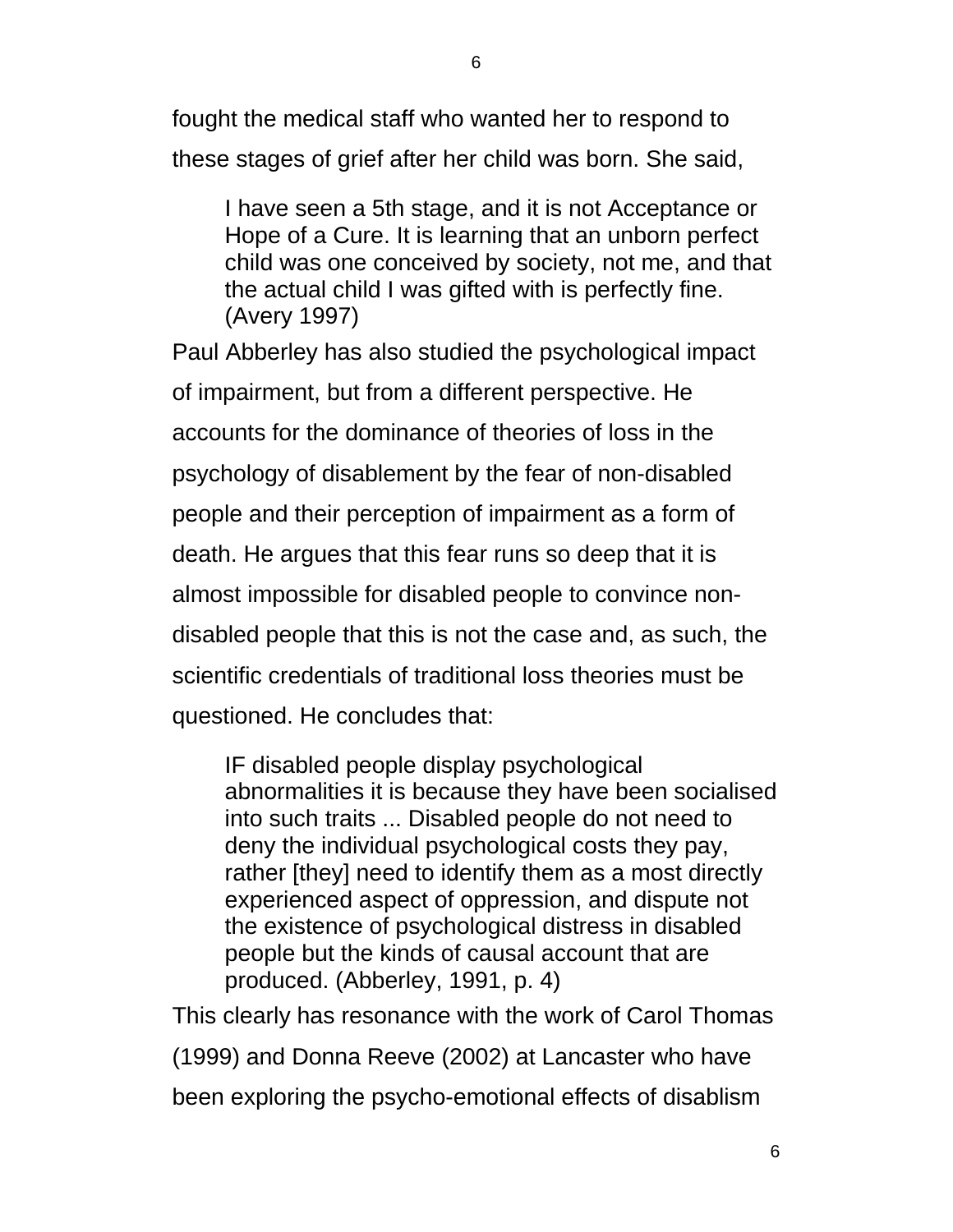and they certainly help to create an environment in which I have been able to undertake some study, albeit limited, of these issues.

So what we are left with is a very clear message that a stages approach is often inappropriate to understanding impairment and that it is also incapable of dealing with the problems of disablement that are socially constructed. Drawing on Abberley's ideas, I would suggest that the Kleinian approach mentioned earlier is actually a transference of the fears of the therapist onto their disabled client or patient.

## **New ideas**

Getting back to the request to write a chapter, I was persuaded by the editor, Neil Thompson, that there were new developments in theorising practice in relation to loss and grief and that it would be useful to begin to explore how these related to disability. There were three particular ideas that were being introduced to social work at that time. These were,

- 1. The dual-process model, attributed to Stroebe and **Schut**
- 2. Meaning reconstruction, attributed to Neimeyer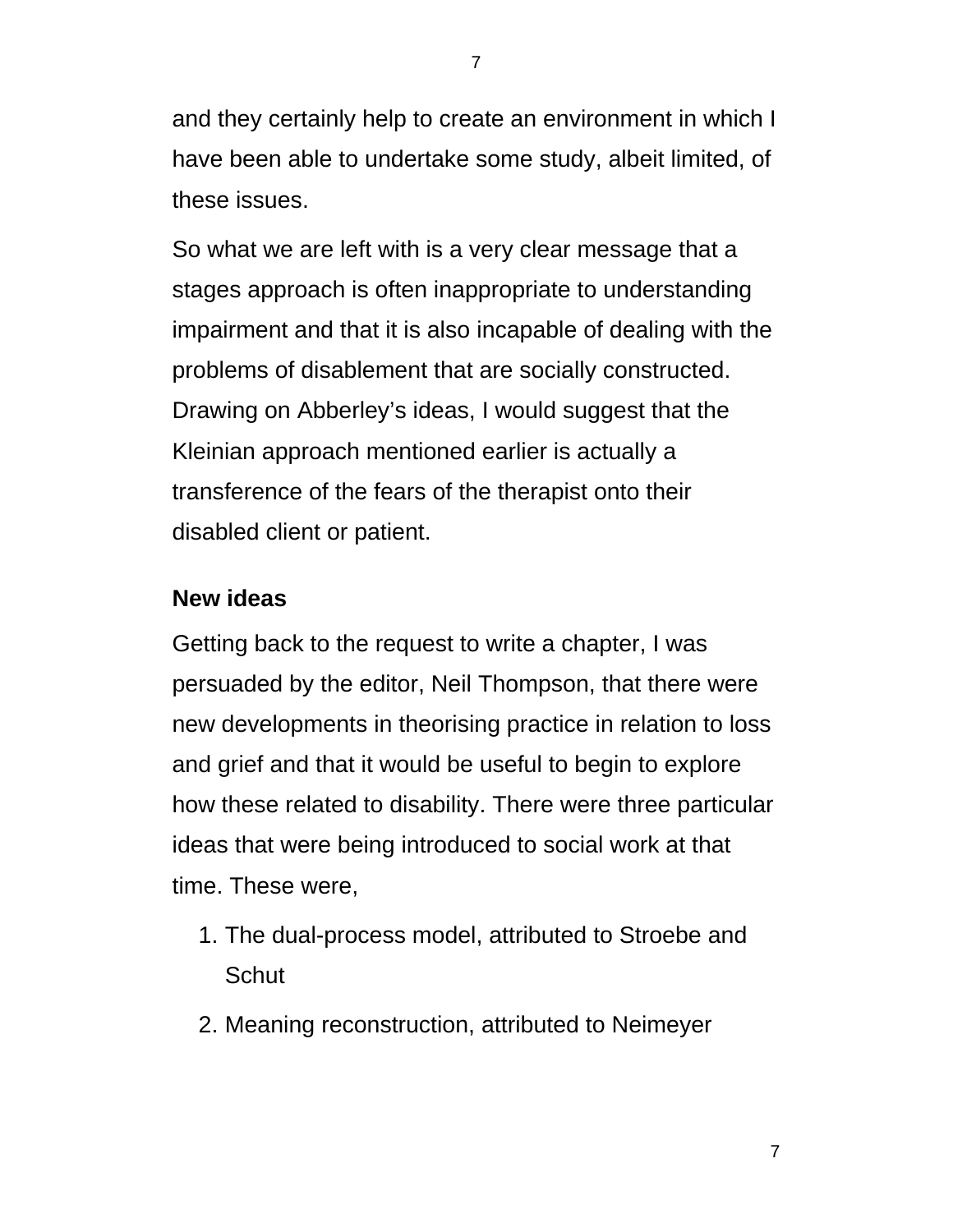3. Disenfranchised grief, attributed to Doka (Thompson 2002).

In different ways each of these have an impact on the arguments surrounding loss and disability which is what I now wish to explore.

As opposed to viewing grief as stages to be passed through, the dual-process approach argues that people shift between a loss and a restoration orientation, with either one being dominant at any point in time. Rather than acceptance being the end stage of a process, this idea recognizes that these fluctuations may go on for a long time, typically illustrated by the way anniversaries of events may trigger grief that had long been absent. The balance will shift from periods when our emotions may be dominated by loss to others when we are engaged in the activities of a new life without the person who has died. In the case of impairment these fluctuations could be related to responses to disabling and non-disabling situations. Thompson (2002) argues that the advantages of this approach are that it,

moves us away from the narrow, psychologistic approach which presents grieving as a (largely biologically-based) natural process and alerts us to the complex web of psychological, cultural and sociopolitical factors which interact to make loss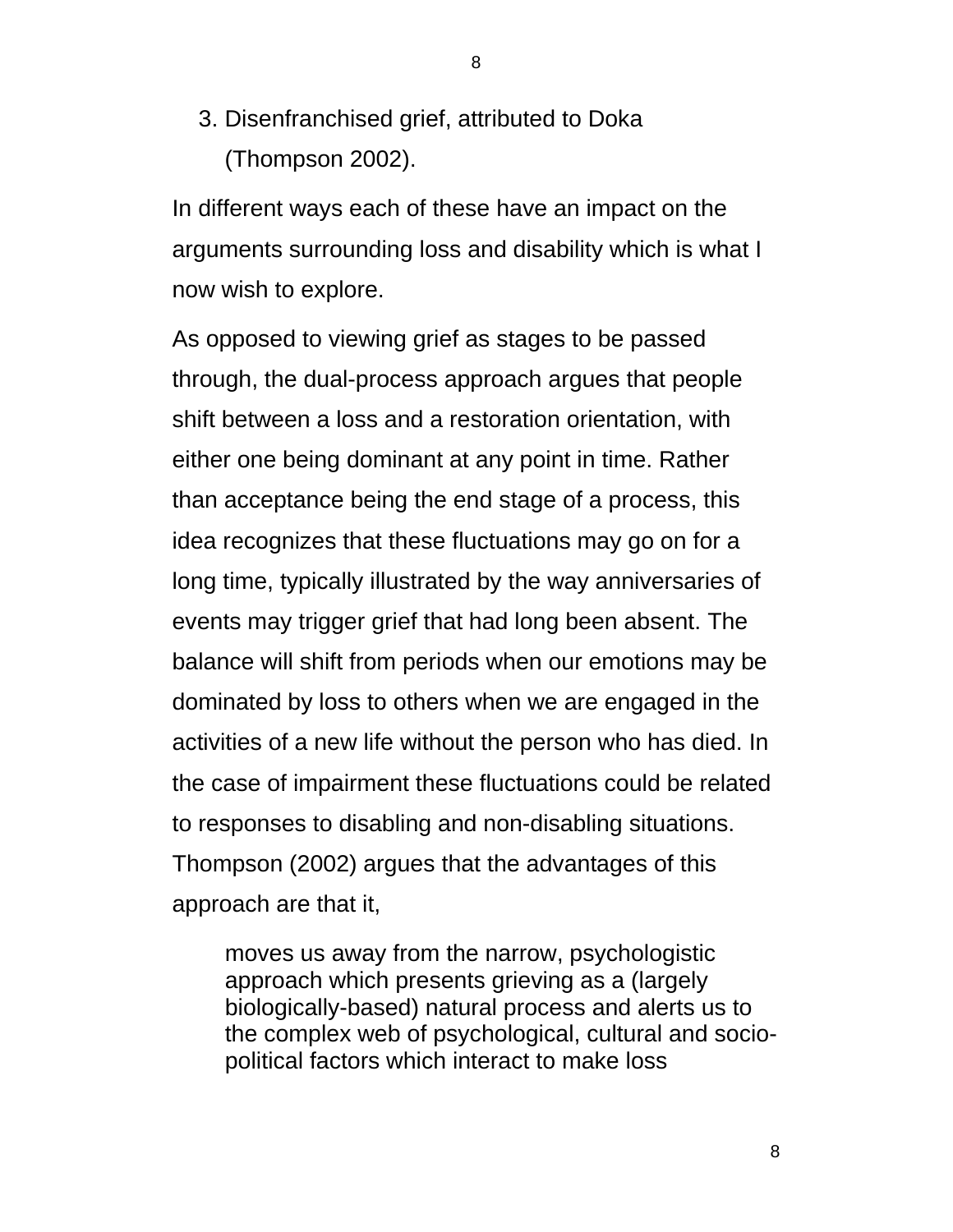experiences far more complex than traditional approaches would have us believe. (p. 7) The acknowledgement of the restoration orientation certainly helps to explain and include the experiences of disabled people who have rejected the stages approach. Instead of seeking conformity to a particular model, restoration is seen very much an individual activity and it may draw on collective action and the use of cultures of resistance as well as personal strengths and material resources. This is an approach which recognises the complexity of the lives that people lead both before and after the onset of impairment.

In Oliver's 1987 research on the social implications of spinal chord injury, (Creek *et al.*, 1987) he and his colleagues sought to measure the levels of dissatisfaction people had with their disablement. They found that this diminished after a period of time (about 6-8 years), but they could not explain this by a stages of recovery process as this did not fit with people's experience. What the dualprocess model allows us to do is to rethink this as periods of different orientations with restoration becoming more dominant over time, but never absent and certainly influenced by other social and environmental factors. The second of the developments, meaning reconstruction,

is explained by Thompson as being,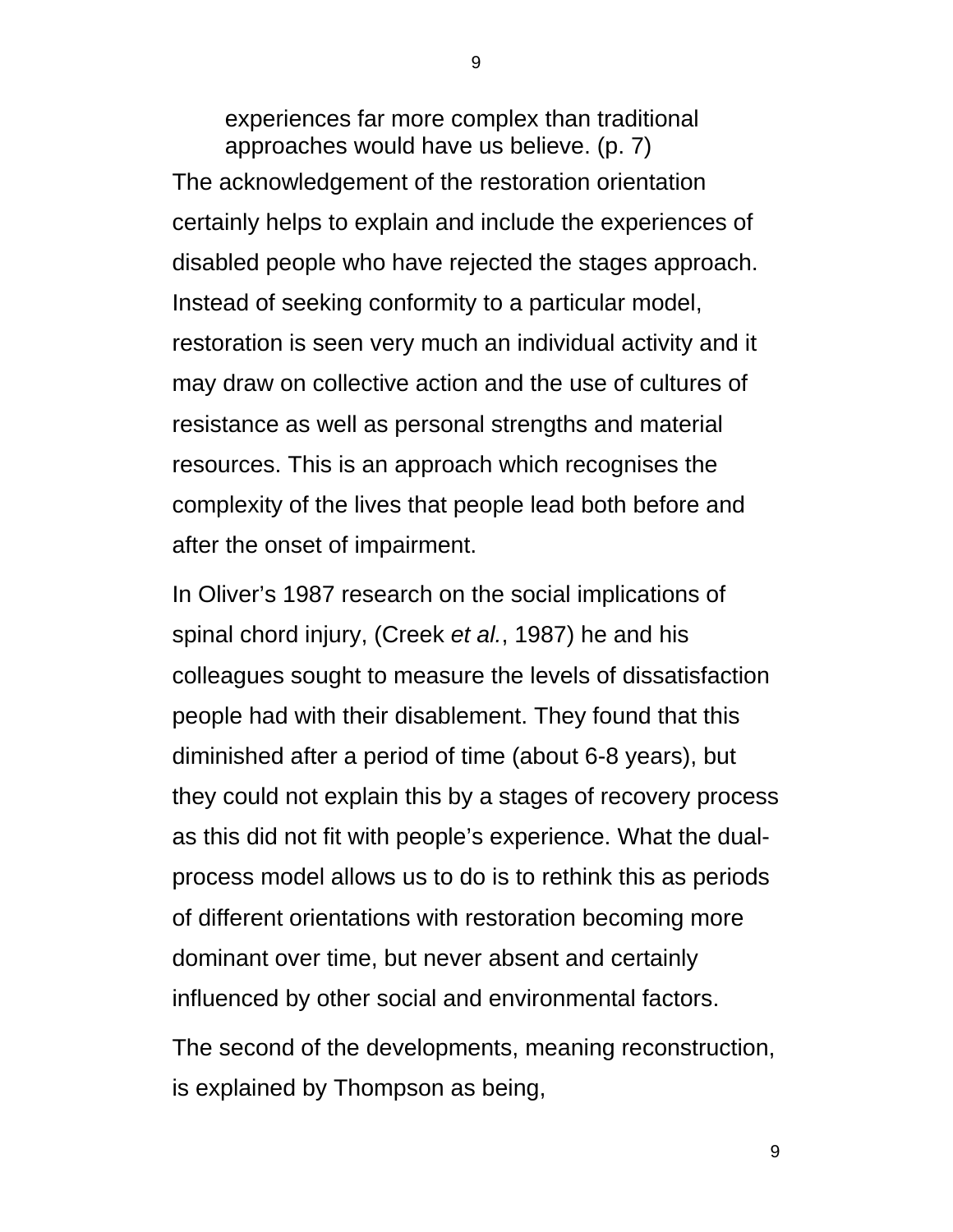premised on the fundamental argument that, when we experience a profound loss, we also experience a loss of meaning, a potentially deep-going disruption of our lifestory. Accordingly, the process of grieving can therefore be seen as one of making sense of the loss – answering to our own satisfaction the practical, existential and perhaps spiritual question of why it happened and reconstructing what our life means, particularly those aspects of our life directly affected by the loss. In effect, through grieving we are struggling to integrate the significance of the loss into our lives after our previous meaning system has been disturbed. (Thompson 2002, p. 7)

This is clearly similar to Bury's ideas on biographical disruption, but it also has some resonance with Oliver's (1983) argument for an interactionist approach to understanding the effect of impairment and disability, and the subsequent need for intervention. Although there are certain effects that may be triggered by loss, the actual impact of this on any individual will vary from person to person according to their own emotional, social and material resources, as will the ways in which different people choose to make sense of their present and future lives.

Neimeyer and Anderson (2002) describe three important aspects to reconstructing meaning after a loss: sense making; benefit finding and; identity reconstruction. In terms of making sense, while most people might ask "why?", the ways in which we answer this question varies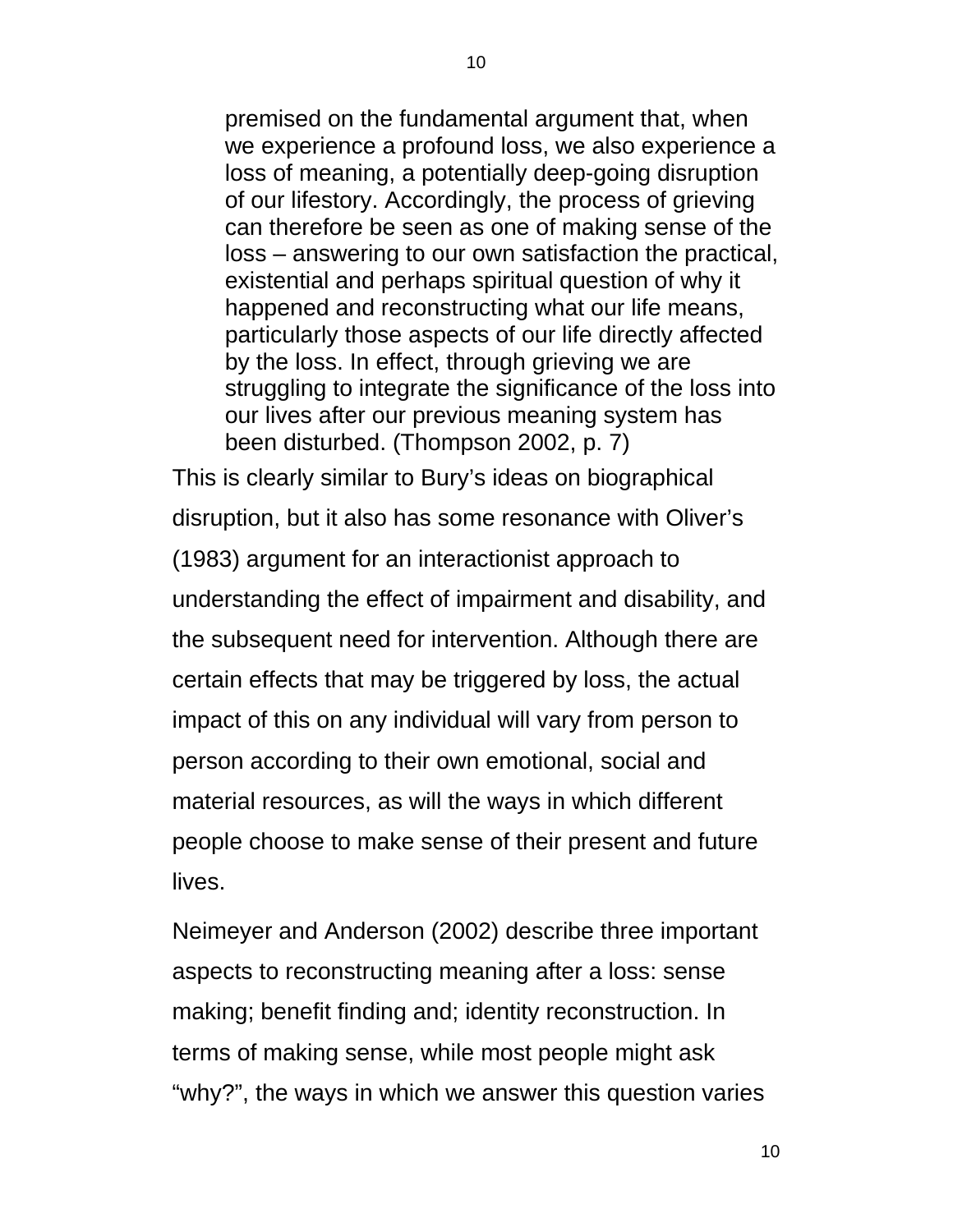according to our individual psychological dispositions, our spiritual beliefs and our social support systems.

In terms of both benefit finding and identity reconstruction it may be helpful to consider Swain and French's (2000) work on an affirmation model of disability. They reviewed a range of literature in which disabled people point to benefits they have derived from being disabled and contrast this to the dominant view that conceptualises disability as a personal tragedy. We might try to understand the range of conceptualisations as rational reconstructions of meaning due to the previous experiences and beliefs of individuals and their current resources.

In developing the idea of an affirmation model, Swain and French draw on the way some people, within disability arts in particular, have not only incorporated disability and impairment within their lives, but have overtly asserted the value of its inclusion within a positive identity. Meaning reconstruction acknowledges the need people have to establish a positive identity when aspects of their being which contributed to that identity have been lost. Whereas traditional individual model approaches to disablement suggest that individuals need to come to terms with change and in particular with a diminished social role and hence to accept an inferior identity, the social model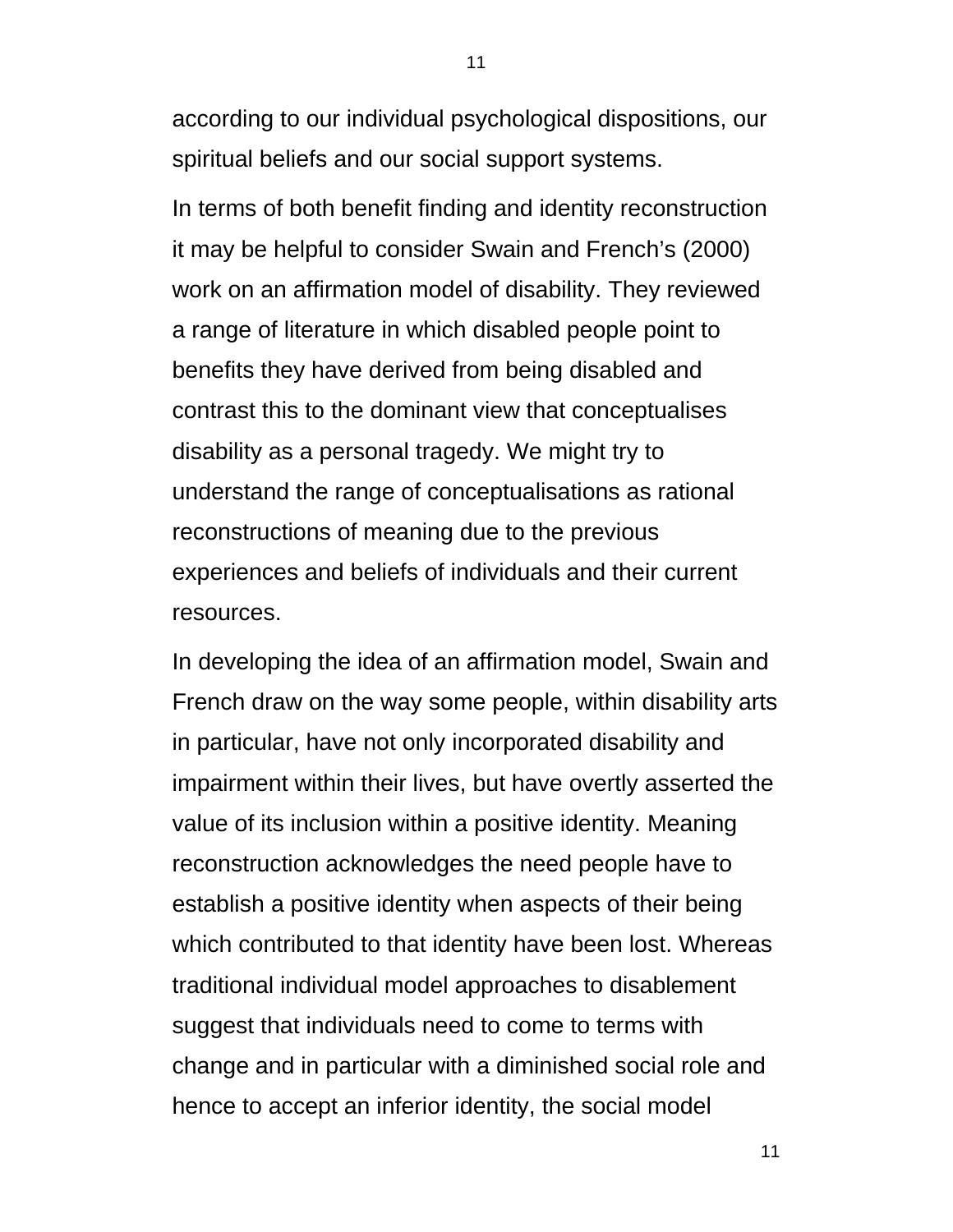emphasizes the need for attitudes of others towards impairment to change. Meaning reconstruction appears compatible with this insofar as it does not impose any specific mode of change, and the new meanings that people construct to make sense of their lives are recognized as being varied.

Whatever the reason, as Abberley (1991) points out, people with impairments do experience distress. This may be the result of impairment effects, especially pain, or the effects of being treated in oppressive ways, but as Morris (1991) has argued the social model of disability has the potential to deny disabled people the legitimacy of their own feelings if it becomes too rigid itself. Meaning reconstruction may offer an opportunity to include psychological and sociological ideas that acknowledge individual difference and choice without weakening the validity of the political argument about the causes of disability.

The final idea entering social work is that of disenfranchised grief, and in relation to death, one of the clearest examples of this is that of people with learning difficulties who may be thought of as unable to experience loss in quite the same way as others. It may be the griever who is disenfranchised in this way or it may be the loss that is not recognized, such as with pets or devalued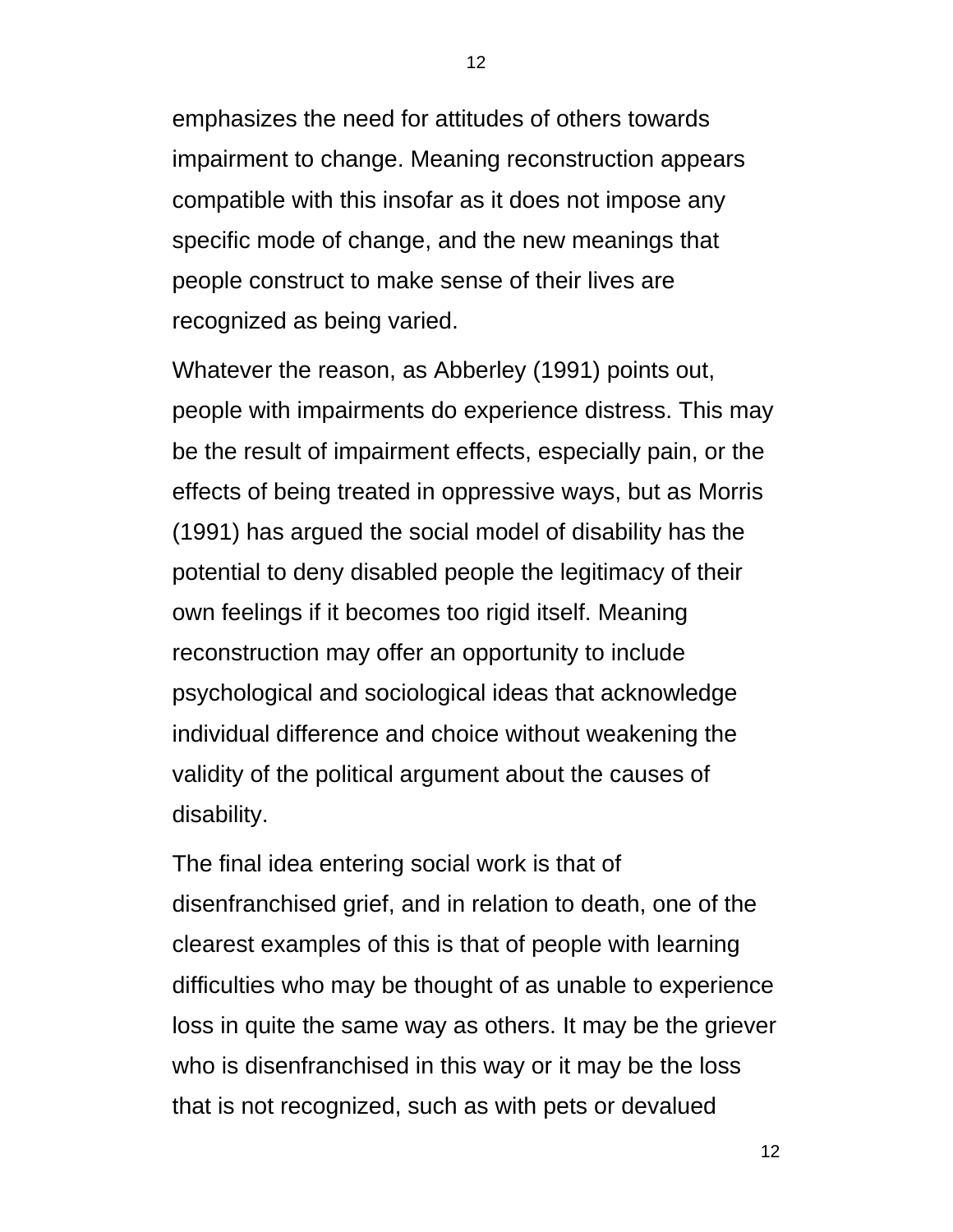relationships. Interestingly here, in the disability studies arguments it can be that the loss associated with impairment is disenfranchised by the political project. Corker and French (1999) draw attention to the difficulty that disabled people have writing about their personal experiences because those working from an individual model approach are likely to say, 'We told you so!' (p. 10) and this may be viewed as too great a risk within the disabled people's movement.

However, disenfranchised grief is also a concept that could be used differently to describe the way in which psychologists and others have attempted to exclude the experience of disabled people from the development of their own individual model theories of disablement (Finkelstein, 1980). Here, traditional theories of loss and their imposition on disabled people are a prime example of disabled people's experience being disenfranchised. I am aware that this is not exactly what Doka may have been referring to as disenfranchised grief, but it is the way in which people experience impairment and disability that is ignored, and this may include grief, or lack of grief.

#### **How some disabled people describe loss**

Over the past three years, along with two colleagues, John Stewart and Glenis Donaldson, we have been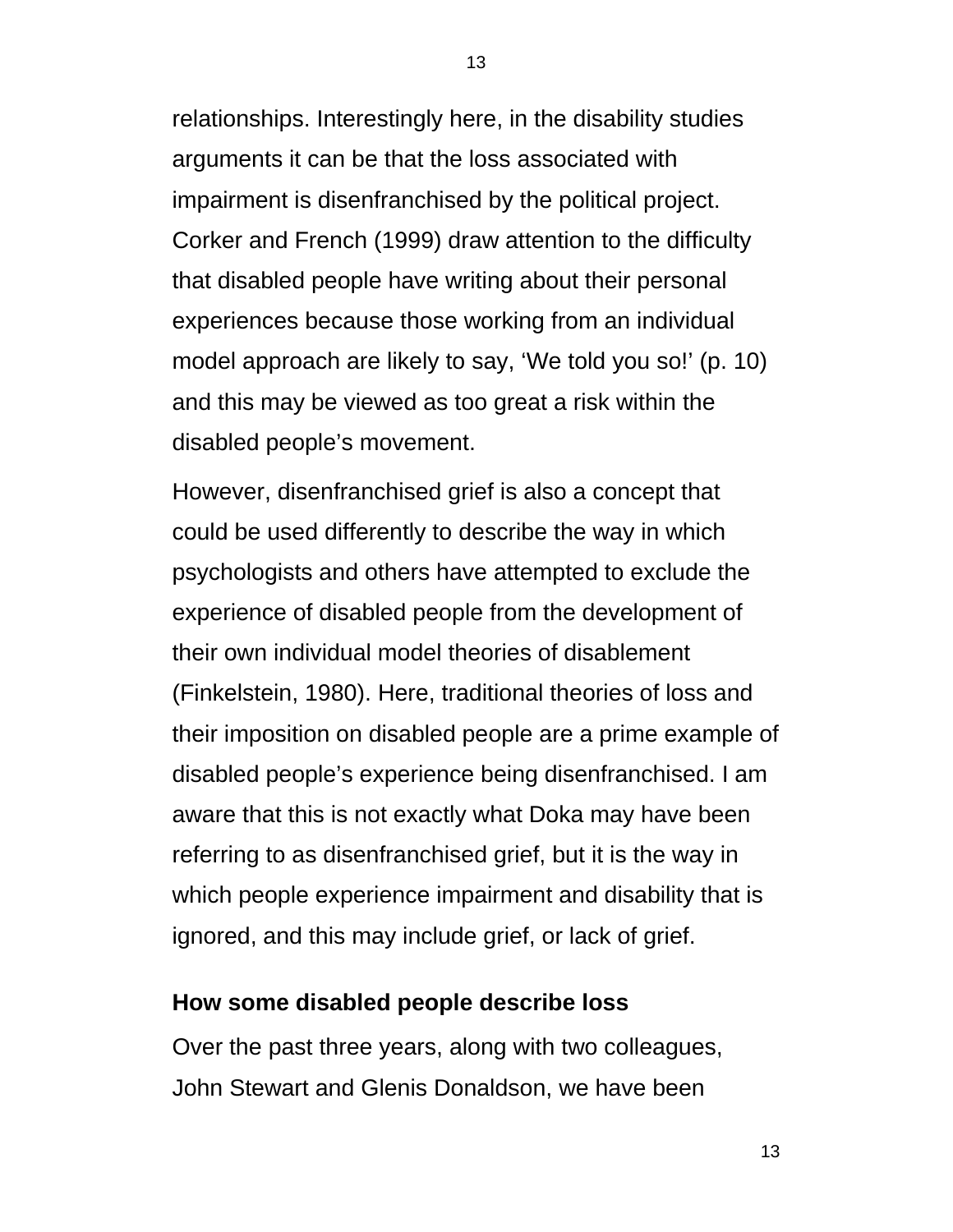undertaking a study<sup>1</sup> in the north west which is intended to explore the social impact of a 100% increase in wheelchair use between 1986 and 1995. The early part of this involved in-depth interviews with wheelchair users about their experiences and as part of the analysis of that data, I looked at the issue of loss. I have not attempted to analyse the data in a framework of any of the theories I've just described as the data was not collected in a way that would lend itself to such an analysis. Rather, I have tried to construct a story from what people actually said.

I started with two questions. First, is impairment necessarily experienced as an emotionally troubling loss, and second, how do negative views of impairment impact on the lives of disabled people? The response that is expected if disablement is thought of as a psychological loss was present in the data.

> I knew when I was on the floor. I couldn't move. I think your brain like locks out a bit and stops you from taking too much in at once and I think that's the power of the brain, so that you only absorb so much at once so that you can only realise and it takes time as to the realisation … so in my head I sort of had it that yes, I was paralysed on the floor and

 $\overline{a}$ 

<sup>&</sup>lt;sup>1</sup> The Social Implications of the Increase in Wheelchair Use is funded by the NHS Executive North West R & D Directorate.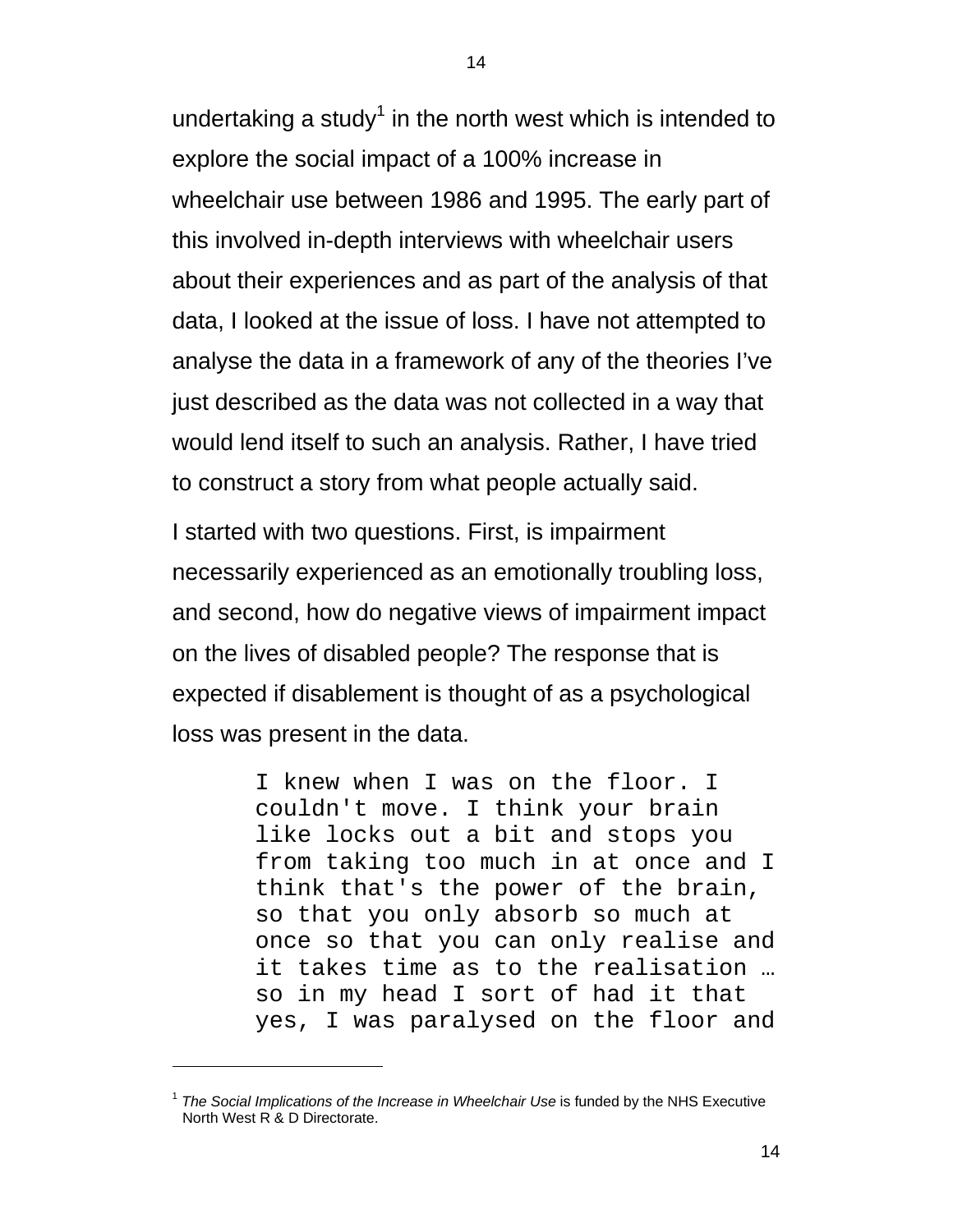yet … you still think you're going to walk. You know for quite a while and then gradually it sinks in that it isn't going to happen and you know, so gradually I've come to terms with it that way.

And this parent certainly explains feelings which conform to a traditional psychological approach.

> I didn't know about Cerebral Palsy but perhaps he assumed that I did and so really, it was quite a body blow because all I thought of, as lay people do, is wheelchair! That's it, what does the future hold and any hope that you might have had is dashed again.

> I don't know that you would have gone through, or any parent would have gone through, a sort of a grieving process, is that true? Yes definitely true.

> I think when we first had [our daughter], when we found out we wished she was dead. Definitely, I'll be honest about that, we wished that she wasn't around any more, we didn't want this child and why was it us? What had we ever done wrong and why couldn't it happen to somebody else?

There are clearly elements of 'sense making' in this second quotation and the respondent very honestly refers to a lay model of disability which Swain and French (2000)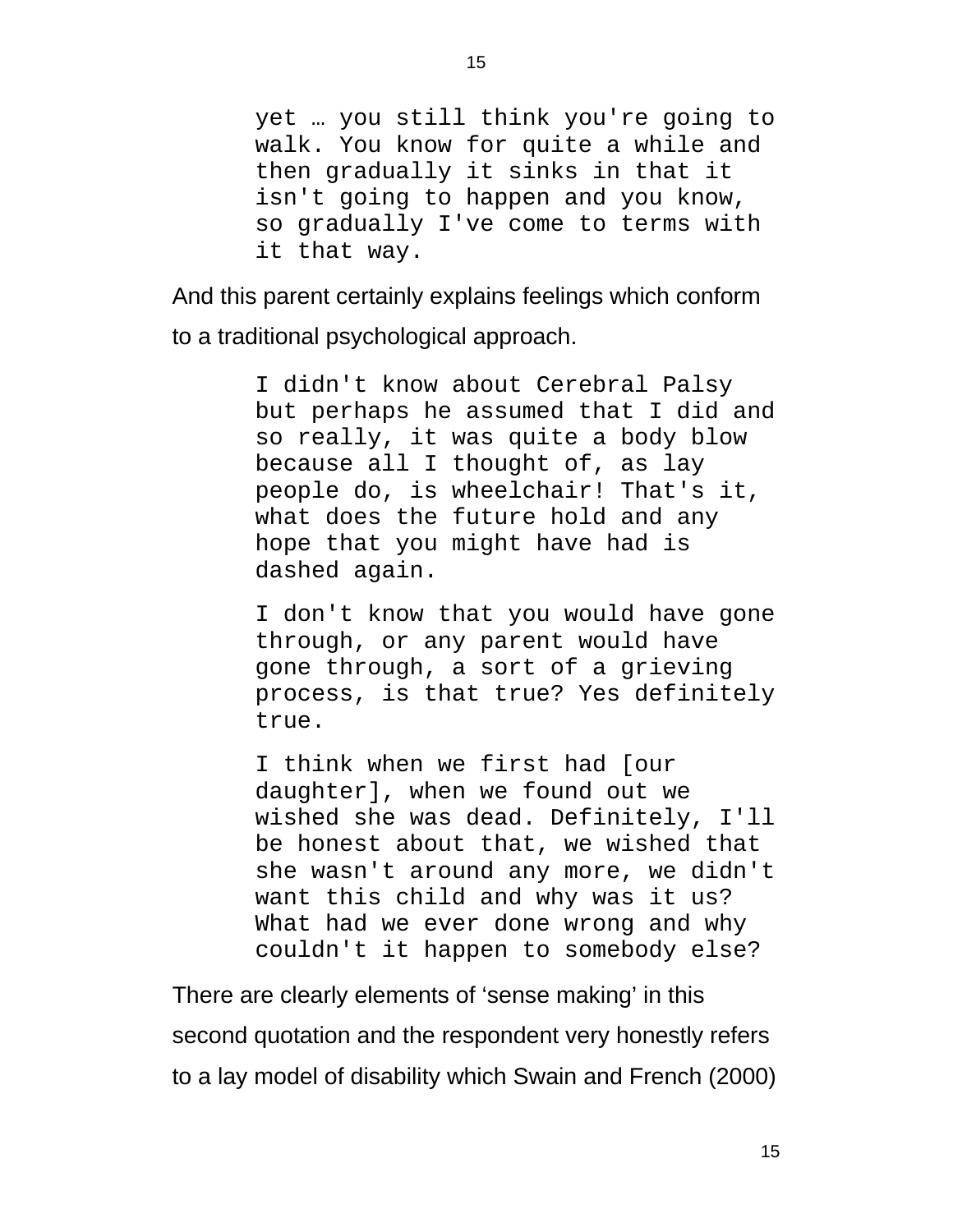sum up in the phrase 'better dead than disabled'. However, this next man felt that he had gained from becoming disabled and probably fits into the affirmation model.

> My CV has really grown. I've actually gained more out of life since I've been in a wheelchair than I did before my accident. I've certainly achieved so much.

He has found benefits and incorporated his impairments into a new and positive identity. We found many people who valued the way they are and for some of them, those who devalue impairment may cause resentment.

> I think they're [people like Christopher Reeves] living in a fantasy world. I think being such a high profile person like he is, he could do more good for disabled people. I didn't like the advert where it showed him walking cause it made it like, well if you want to be normal … you've got to be walking. … I thought, well what you're stating is it's not acceptable to be paralysed…

This man described how he responded to being offered to partake in experimental therapies.

> I've been asked to go down that route, but I would never go down that route simply because I think about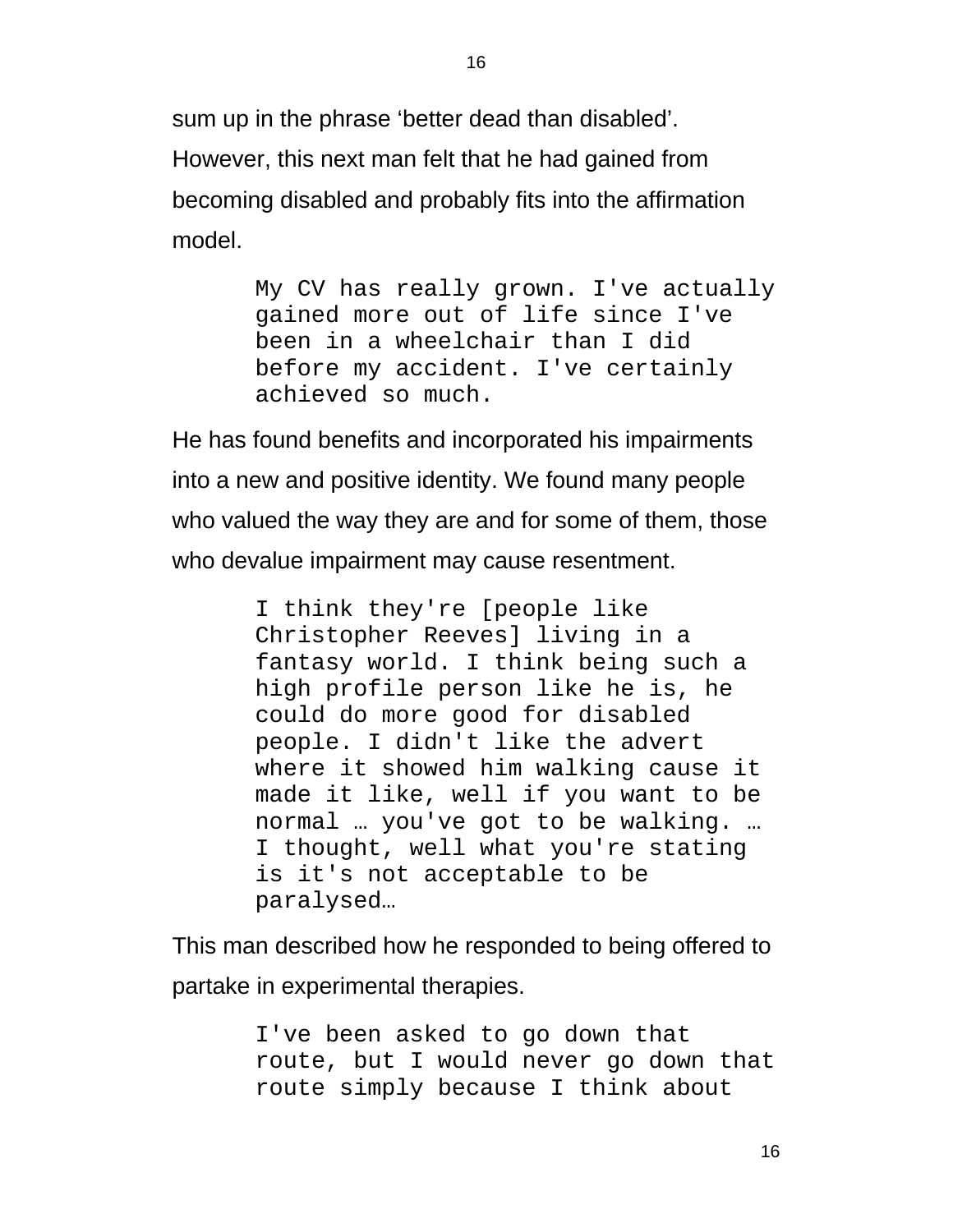life now and before I had my accident. One day I woke up and I had nothing, and I've coped with nothing, and I've learnt to deal with nothing, and I've got on with nothing and that helped. That nothing has brought everything. Now to be given a chance of having it back is scary for.

For him, remaining in a restoration orientation could be seen as being dependent on incorporating his impairment. Whilst he uses the word 'scary', he goes on to argue that life is not a dress rehearsal and that rehabilitation with no definite outcome is very distracting.

> Just to be a Guinea Pig and to try out stuff and that, but they don't tell you the ins and outs, and you've got to bear in mind that it's so many, that so many months or years is going to be taken away from your life; because you're going to be involved in occupational therapy, physiotherapy, back and forth to the hospital and I don't want that. I've got a life.

But for others it is different. One man who quite recently had been paralysed in an accident said.

> Well I'm 110% behind them, yes I'm very hopeful and very confident that something will happen. I don't suppose I'll ever play football again, but if I could just get out the chair for part of the day I'd be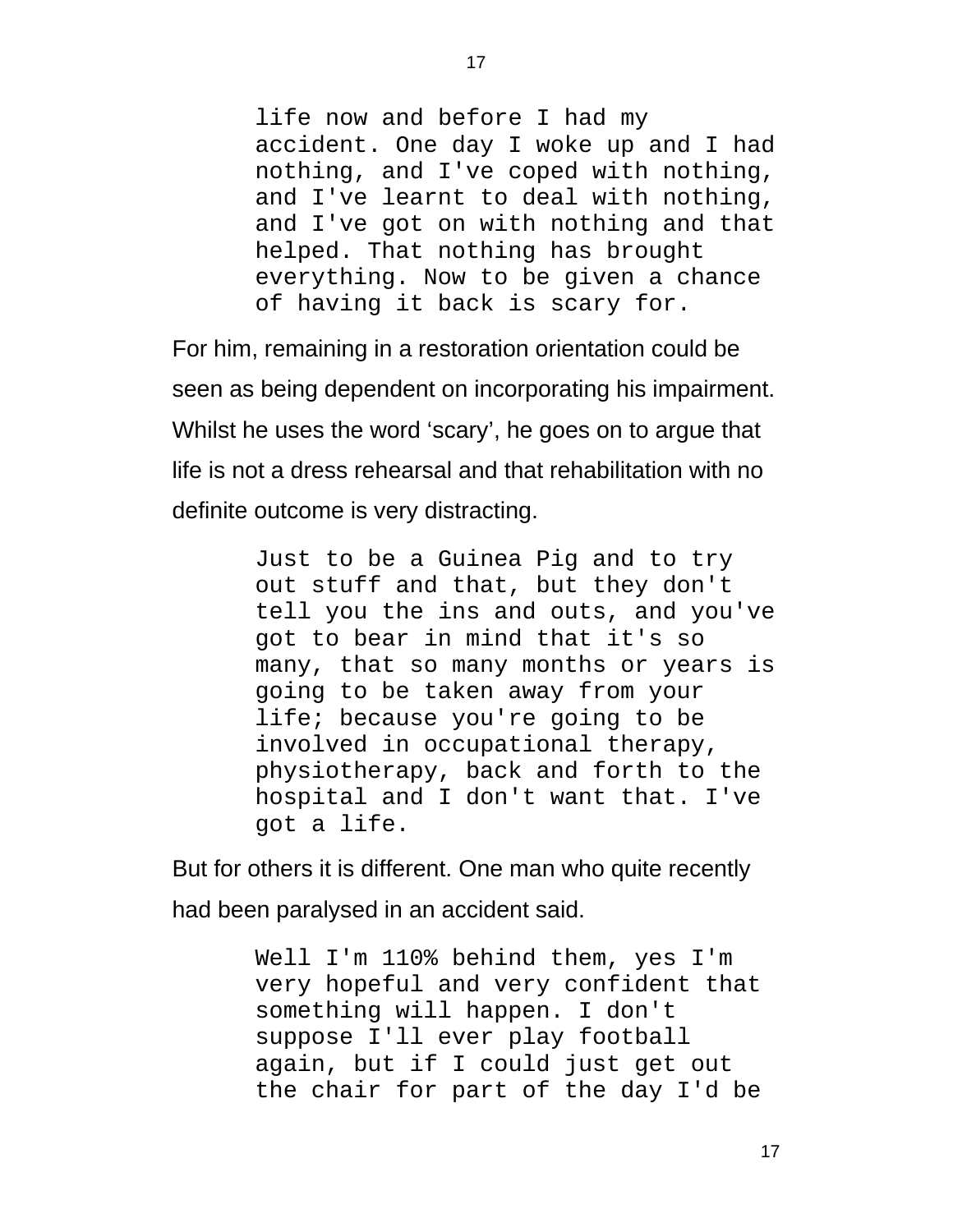so much better off, and if just other things like bowels and bladder, if they were improved…

Even though this man has a different attitude, he is seeking physiological gain rather than being in a state of psychological denial. For him there may be few benefits, but nevertheless he is actively getting on with many aspects of his life.

Although some respondents with acquired impairments did think that maybe people with congenital impairments would have a different experience of loss because they would not have experienced a sudden realisation of being disabled, this woman who has a congenital impairment disagrees.

> I'll tell you when I realised for the first time that being disabled wasn't necessarily a good thing, it was, believe it or not, when I was 11. And it was the last year of junior school; the kids went on a holiday. I just assumed that I'd go and I was absolutely devastated when my Mum and Dad said "no" and I said, "well why not" and they said, "because the teachers will have to help". By that time as far as I was concerned I was physically independent, … Up to that point it had not been a problem. If I needed carrying an adult lifted me up and carried me so I didn't see it as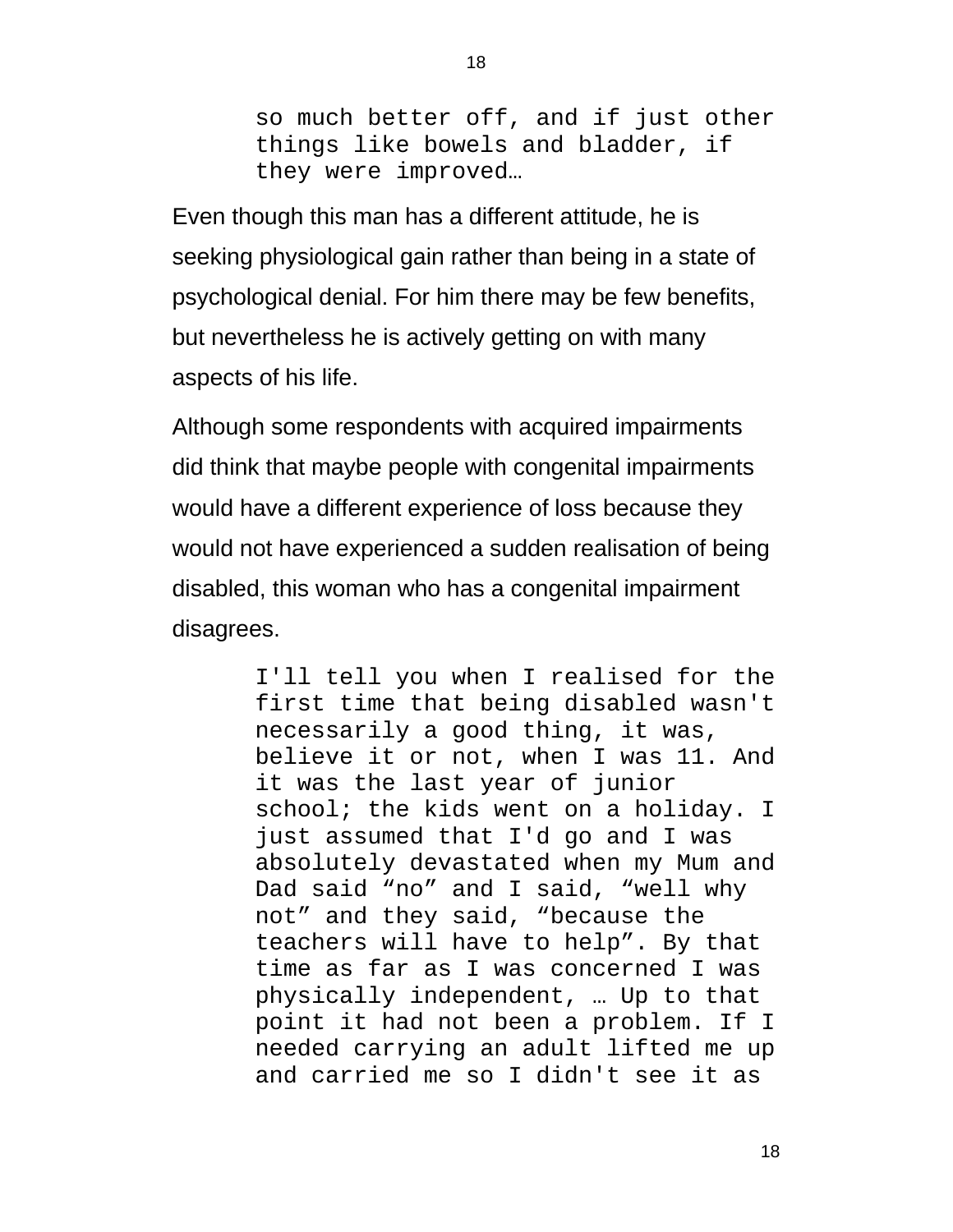somebody doing anything that they shouldn't do, or extraordinary.

19

She went on to explain how this was the first time she experienced disability as a negative.

> ...that was the first time it dawned on me that I was any different really, or more importantly that my difference went against me. I'd perceived myself as being different in terms of when I was at school. The teachers were still allowed to smack the children and for some reason I always knew that I would never be smacked, … perhaps it would be frowned upon if a teacher smacked me at school, but that was OK to be different in that way. I didn't like the idea that being disabled would stop me from going or doing anything and that was the real first time when it really hit home.

Again, if we relate this to the dual-process model, as a child this woman moved from an orientation in which she was aware of an advantage to one where she experienced disability as a negative, yet the advantages remained. This illustrates the way in which a simple stages approach is inappropriate due to its temporal and unidirectional nature.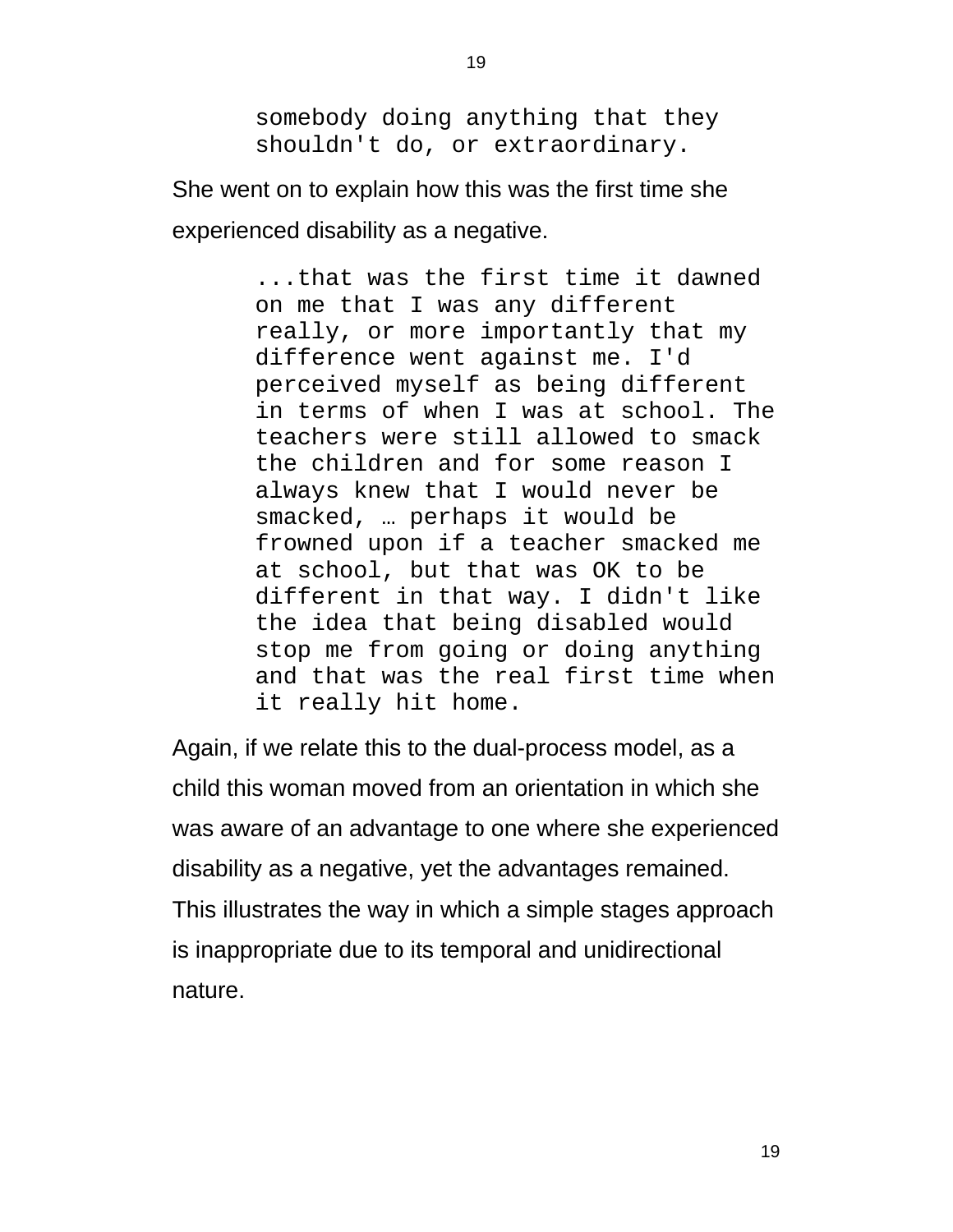There are aspects of being disabled, other than impairment, which may be experienced as loss. One man identifies the loss of friends.

> My friends now are friends that I've built up relationships with since I've been back home. Friends before my accident have nothing to do with me, are embarrassed to see me when I'm in town. … I even see them in town and they look at me, and I don't know if they're embarrassed or anything or whether they think I've changed, I don't know. Out of all my friends that I used to know before my accident, I've only got two that I keep in contact with.

But the question he asks is whose loss is this?

At first I was upset, I was gutted but now it's a case of I look back and it's their loss, it's not mine. OK I have changed, but I've changed for the better and my personality is a lot stronger. I feel a lot stronger myself, physically and mentally, but I don't hate them or anything, but I think it's their loss.

In addition to friends, respondents identified loss of home, loss of job, loss of confidence, and loss of role. Another common issue was losing control of what happened after the onset of an impairment and we had several people describe the ways in which they were excluded from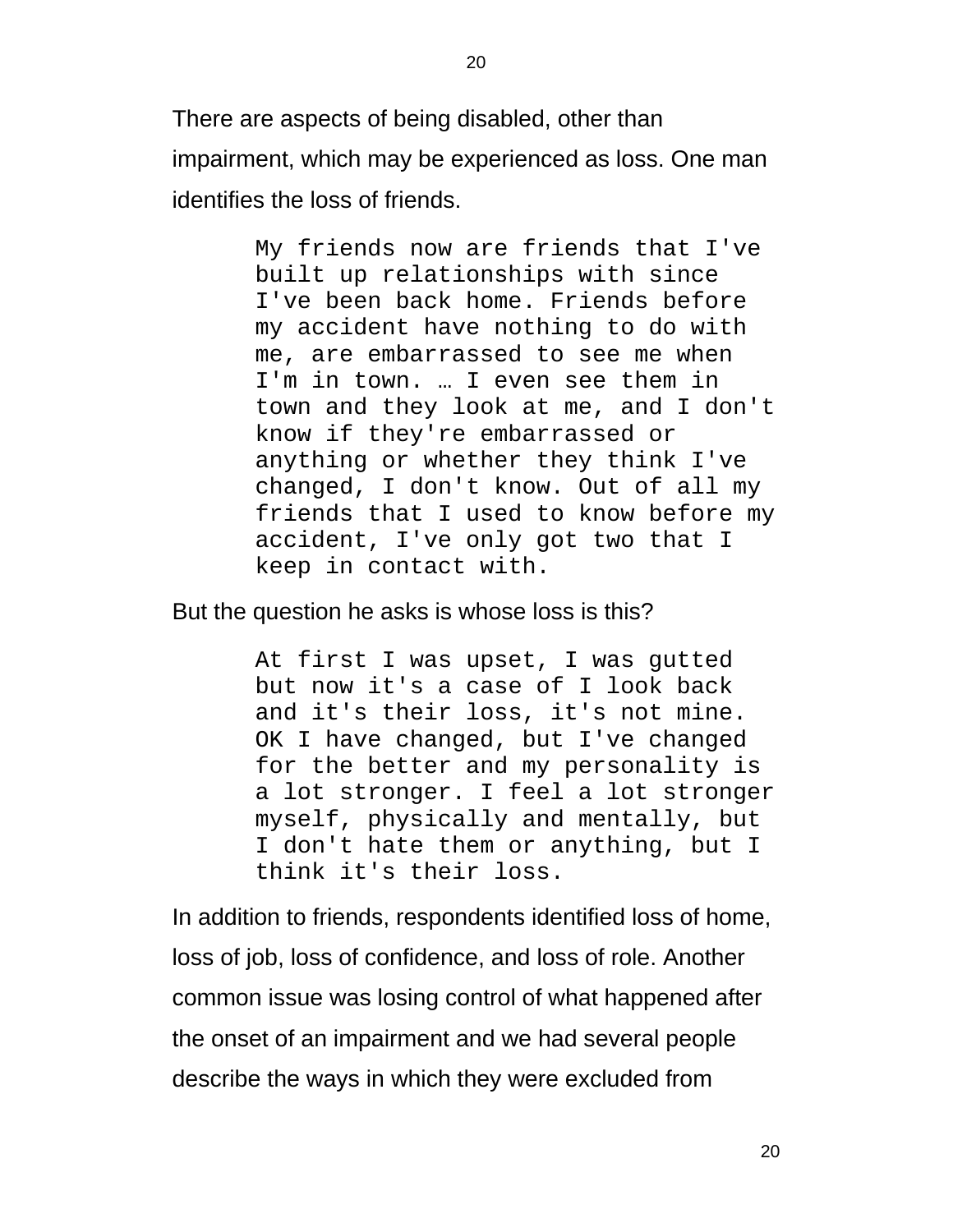fundamental decisions about how their homes were adapted. Some described how the professionals involved contributed to this exclusion by keeping them in the dark and infantalising them.

> I was sat in the kitchen and they were wandering round the house, and upstairs, deciding on what they were going to do, and I'd no say in it, and it was like they were the adults and I was the child.

Having decision making taken away by professionals is clearly frustrating and constituted an important area of loss of control for several of our respondents. The disabled person's expertise was being disenfranchised by the social workers and OTs. Although these professionals were practising from a knowledge base, it is questionable as to whether they were consistent. Whilst one respondent might report not being allowed home until alterations were complete, another would tell of how she had to go home before they could be started. This kind of treatment by professionals is disabling and as I suggested earlier, achieving a restoration orientation may be dependent on living in a non-disabling environment, not simply the physical environment the OT may be trying to construct, but also the environment of the process through which the adaptations are achieved.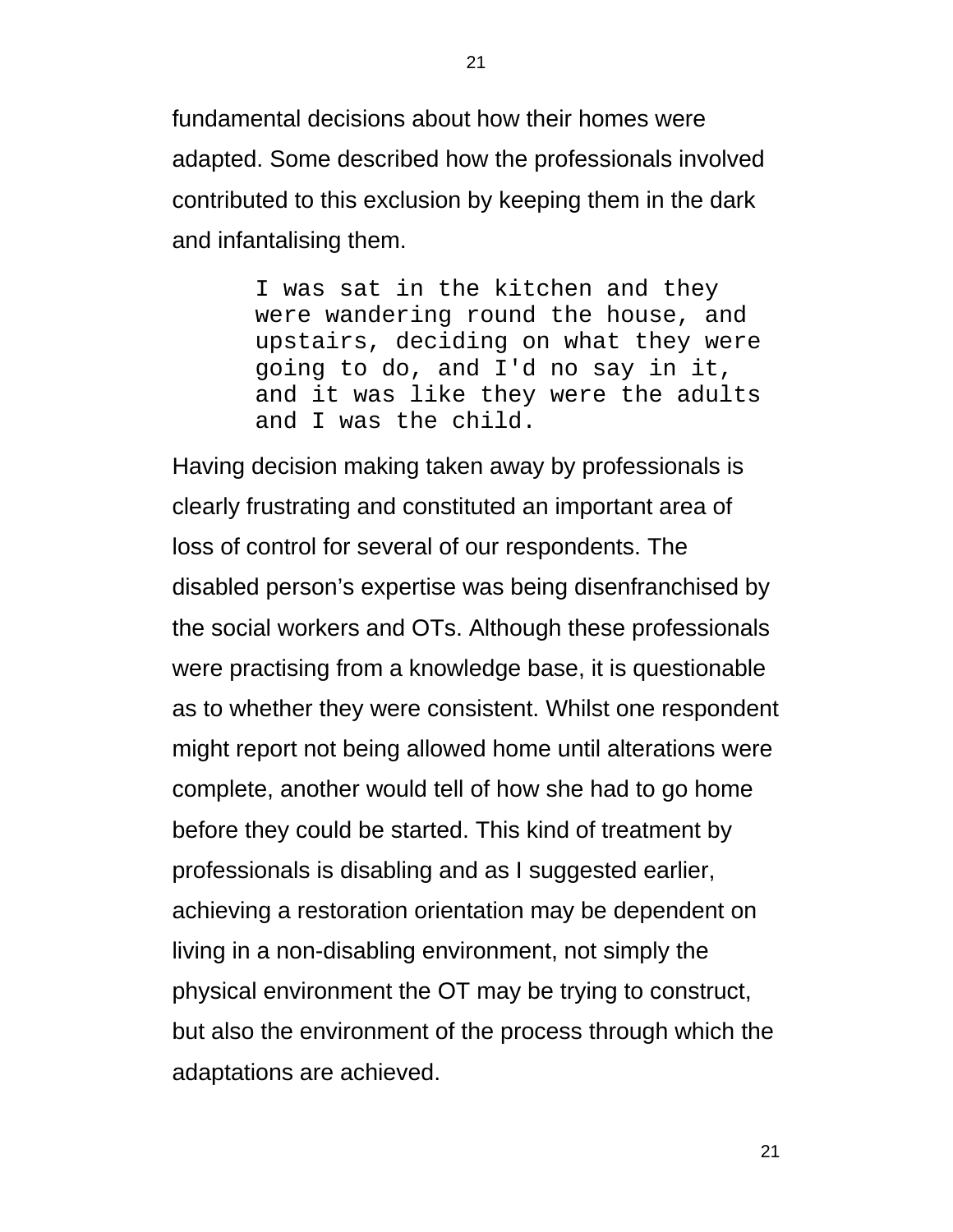Loss of control was also a feature when respondents discussed their wheelchairs and their care arrangements. Some were given very little choice in either of these areas, but in addition, some respondents described other people's reactions as the cause of grief for them. This man with an acquired impairment talked about how his wheelchair is symbolically negative and this has the potential to impact on his ability to be positive.

> There's still a huge stigma about being in a wheelchair like 'oh he must be retarded or whatever', and you know you get people talking to the person who's with you rather than you but yes some people definitely don't treat you as an equal.

For this person however, her childhood friends were fine, but it was her mother who could not accept her wheelchair.

> Right from the word go I was included. My wheelchair was a good cop car and we used to play cops and robbers and the kids especially the boys used to love chasing up and down with me. … [Some] people are afraid of using a wheelchair and I know that my Mum, and I've never really understood her for this, my Mum hates my wheelchair.

It is difficult to imagine how a child reconciles such mixed messages and even as an adult in her 30s, this woman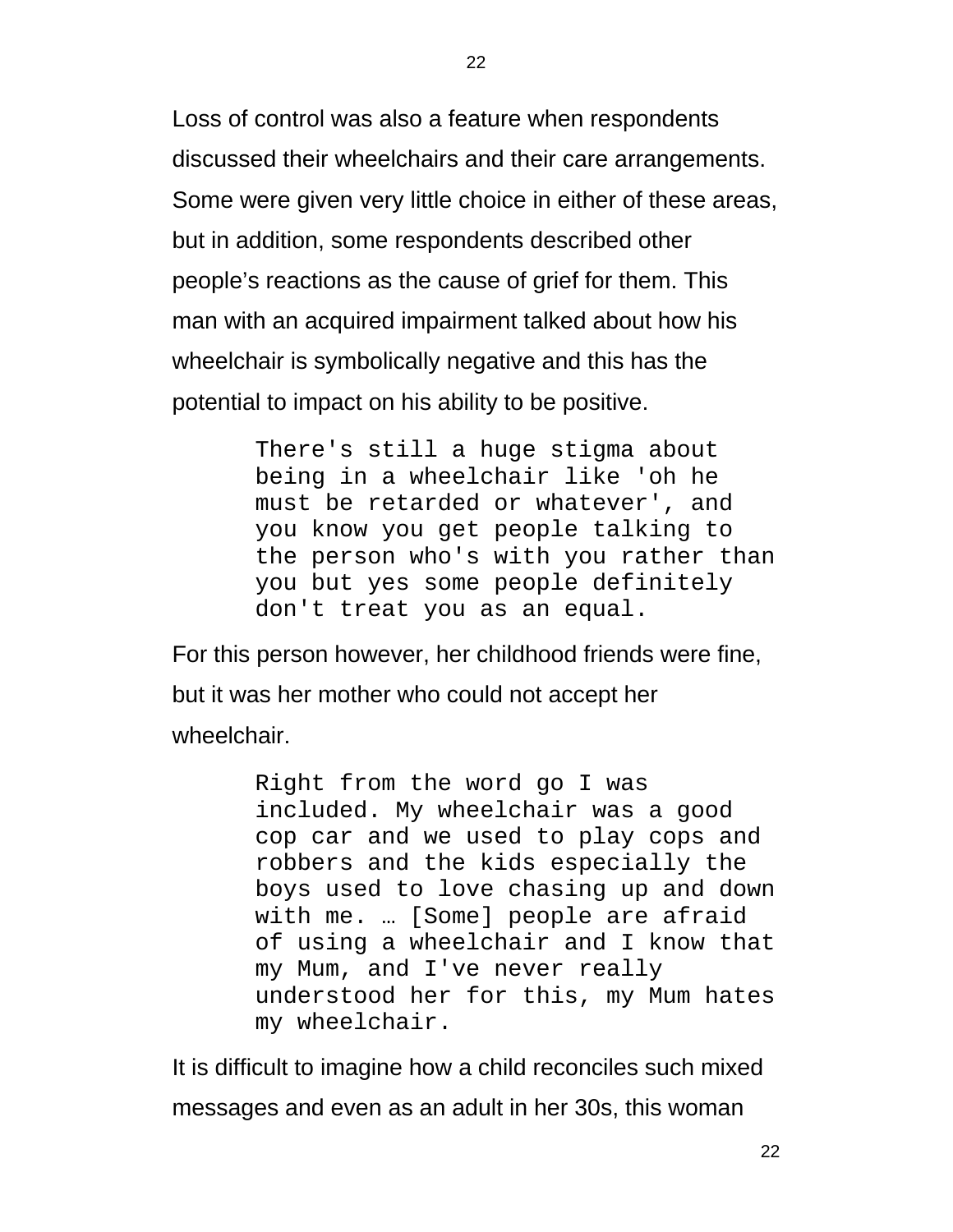says that she's never really understood her mother's dislike of her wheelchair. In the process of developing a positive identity it must be harder to cope with these disabling responses from such a close relative than from the professionals. However, what we must also remember is that as most disabled people acquire their impairments and have been non-disabled themselves, they will also have to deal with their own prejudices.

> I said "I don't want a wheelchair, what do I want a wheelchair for?" and the stupid thing was that I'd spent a lifetime working with older people and people with disabilities and that was for somebody else. You see I was the carer, it doesn't happen to me, absolutely no way, I don't need a wheelchair.

One area of loss that goes unrecognised by professionals is the price people have to pay in terms of loss of privacy and increased vulnerability in order to receive care services.

> I think with the carer's job, we as the elderly or the disabled we're in a very vulnerable situation, because once I'm in bed I can't move. So OK you've got to trust some people, but I don't trust them totally. They are very good I must admit but I had a bad experience with my last care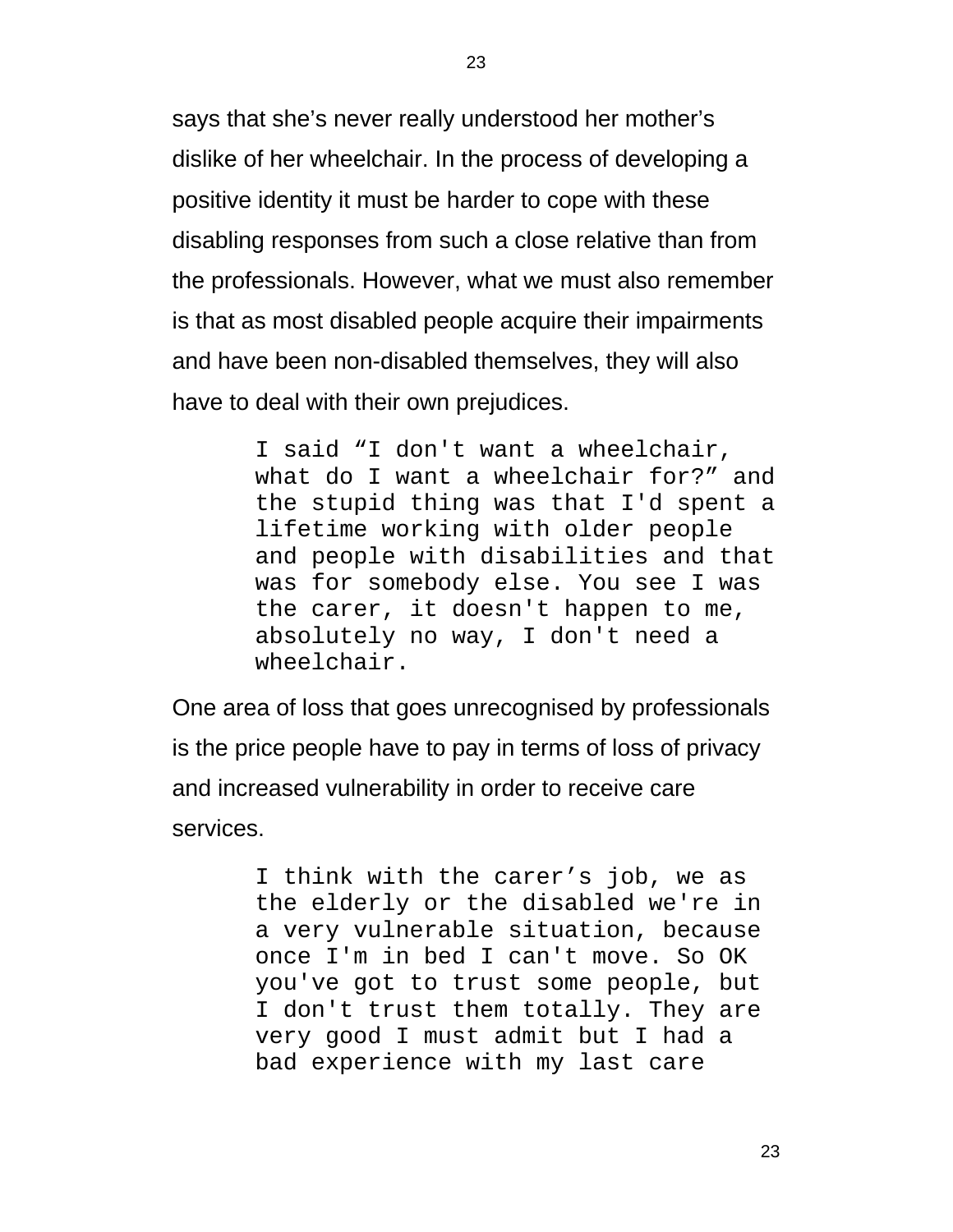company, so that's why I'm a bit dubious.

This person went on to describe one awful night during which she dare not sleep out of fear of what her carer was doing, yet also she dare not say anything directly to her because of her dependence. The same person described how her father thought she was 'terrible' for making a complaint to the care agency.

> I'd set my own questions, my Dad say's "you're terrible you" 'cause I've had to get, well not rid of them, but I've had to phone the office and say "don't send that carer again" because, I don't know, they just weren't there. I know you should give everyone a chance but they just drive me mad.

The feeling of vulnerability, the loss of control and the emotional price of taking action – whilst I am a bit wary of labelling this as grief, nevertheless this person certainly appeared to be disenfranchised in these matters. Perhaps being disenfranchised is also a key reason why this next respondent told us that gaining control always seemed to involve fighting.

> I did get much say, but only because of me and because of the way I am. But I had to fight like you always do, like you always do have to fight for everything, always.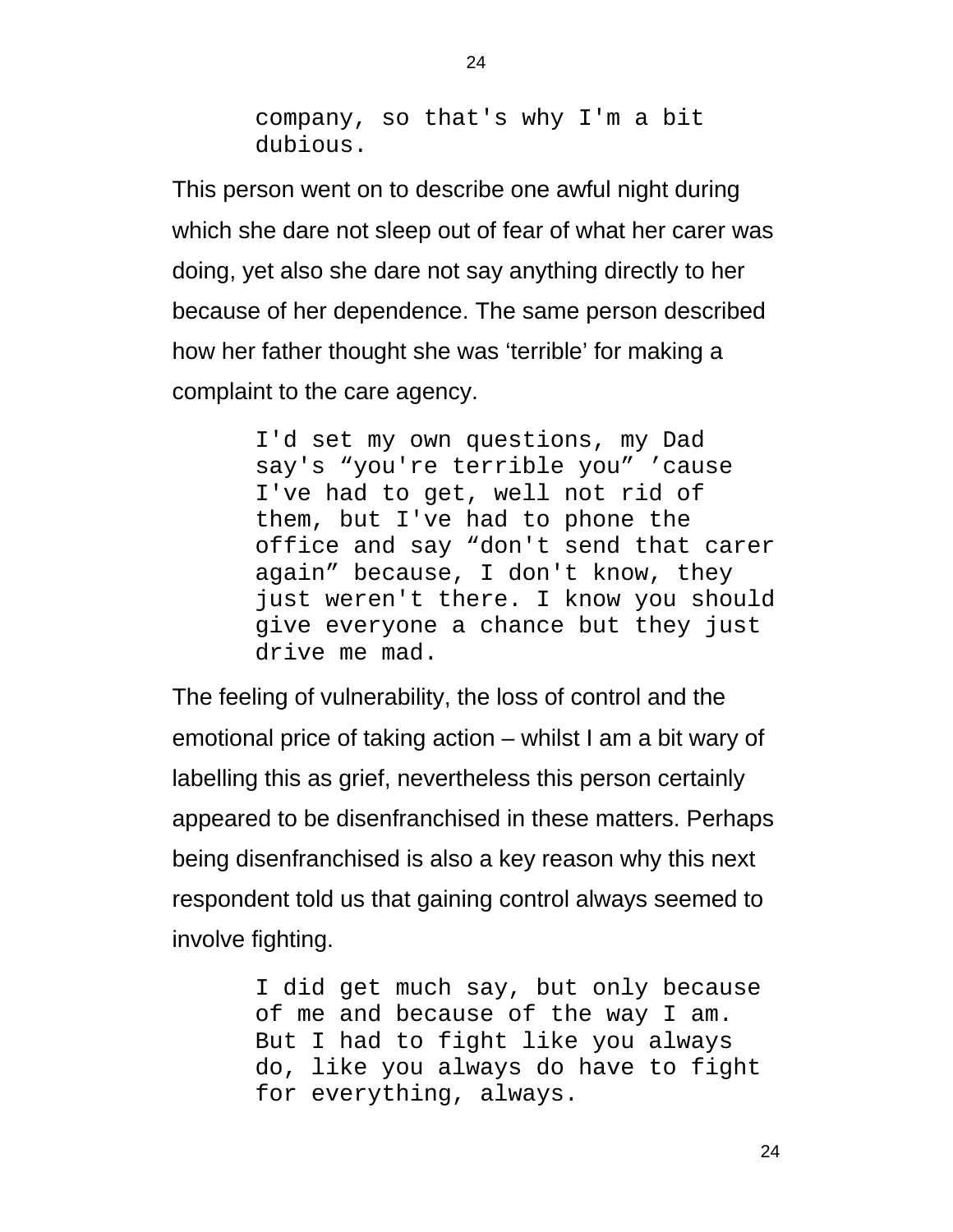#### **Conclusions**

I think it is clear that applying a traditional psychological approach to loss and grief to impairment or disability is not very helpful. Whilst we can see all the stages as being present – denial, anger, fear, bargaining and acceptance – they do not necessarily follow an order and the expectation that anger should give way to acceptance would be to deny disabled people social justice – it is only anger and fighting back that helps some people to gain control over important aspects of their autonomy that others are all too willing to take away.

I think there is a very clear message for social workers and other care workers in this data that the regimes they might establish to support independent living may lead to a real loss of control. This is not a new idea, but conceptualising it as the construction of a disenfranchised grief may help to strengthen the argument for professionals to show more respect to service users.

Biographical disruption may be quite a well established idea in medical sociology, but whether it has penetrated professional practice in a positive way is another matter. There appears to be evidence that practitioners such as OTs, physiotherapists and social workers are tending to take over decision making and this is probably linked to their belief that someone who has a physical impairment is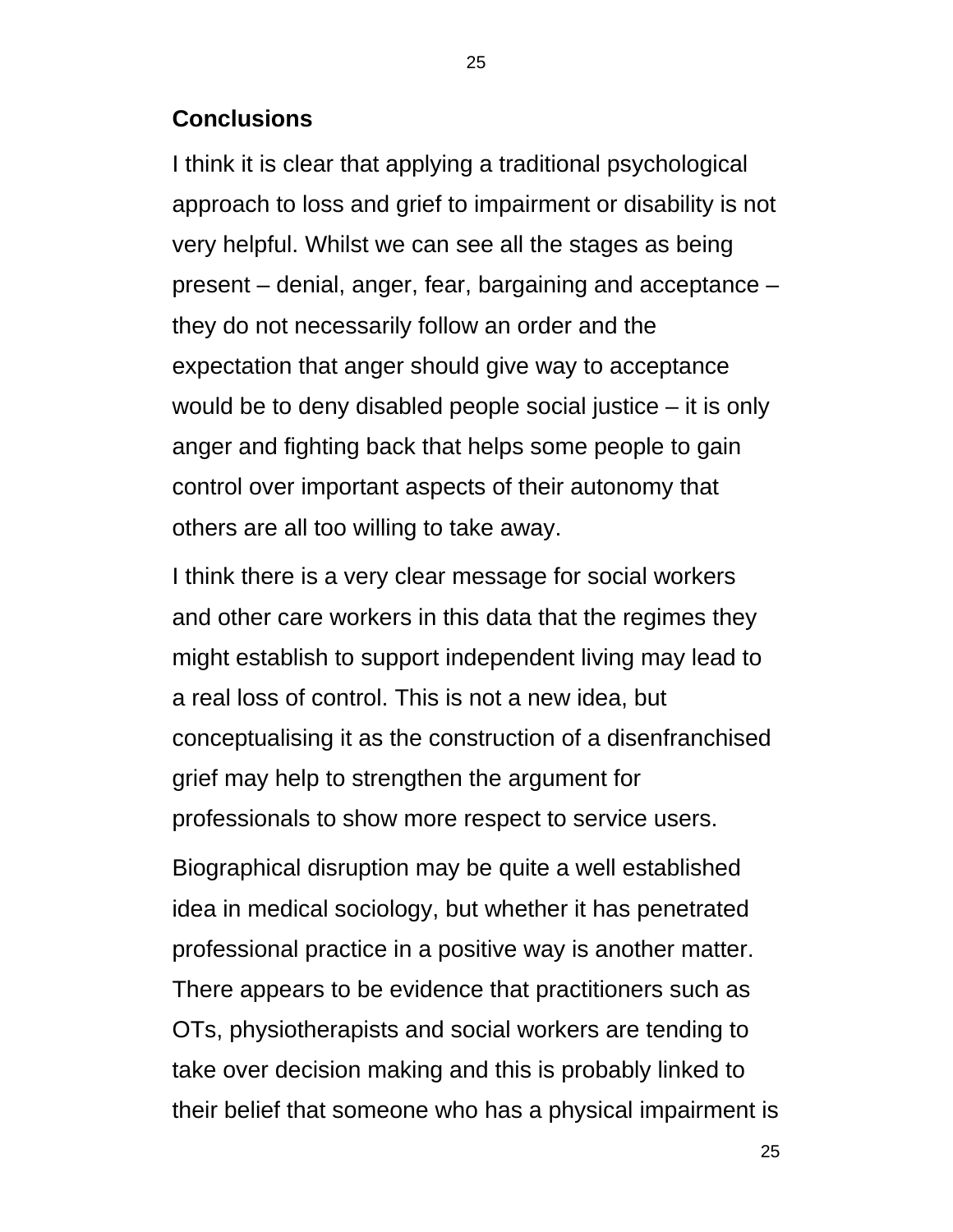in some way incapable of making their own decisions. Yet, clearly they would not have thought this had they not been dealing with people with impairments, so it raises the question of what type of psychological difference they think this makes. This tendency to exclude points to a understanding of disability as a form of disruption, but certainly in a negative way. It may be that with the linguistically more positive idea of meaning reconstruction rather than the more negative idea of disruption, professionals could themselves develop more positive practices and begin to work in collaboration and as allies to disabled people.

Finally, I do think the dual-process model offers the most of these three ideas. This is such a clear challenge to the psychological stages theory of loss and it helps makes sense of the experiential ways in which disabled people have been challenging the notion of disability and impairment as a loss. Those experiences, as we know, do not deny the feelings of loss, or of impairment having tragic consequences, but they seldom match the expectations of a stages approach. Most people do not put their lives on hold while they adjust to a sick-role, rather they take control as they can and incorporate their new self into an existing life. For professionals,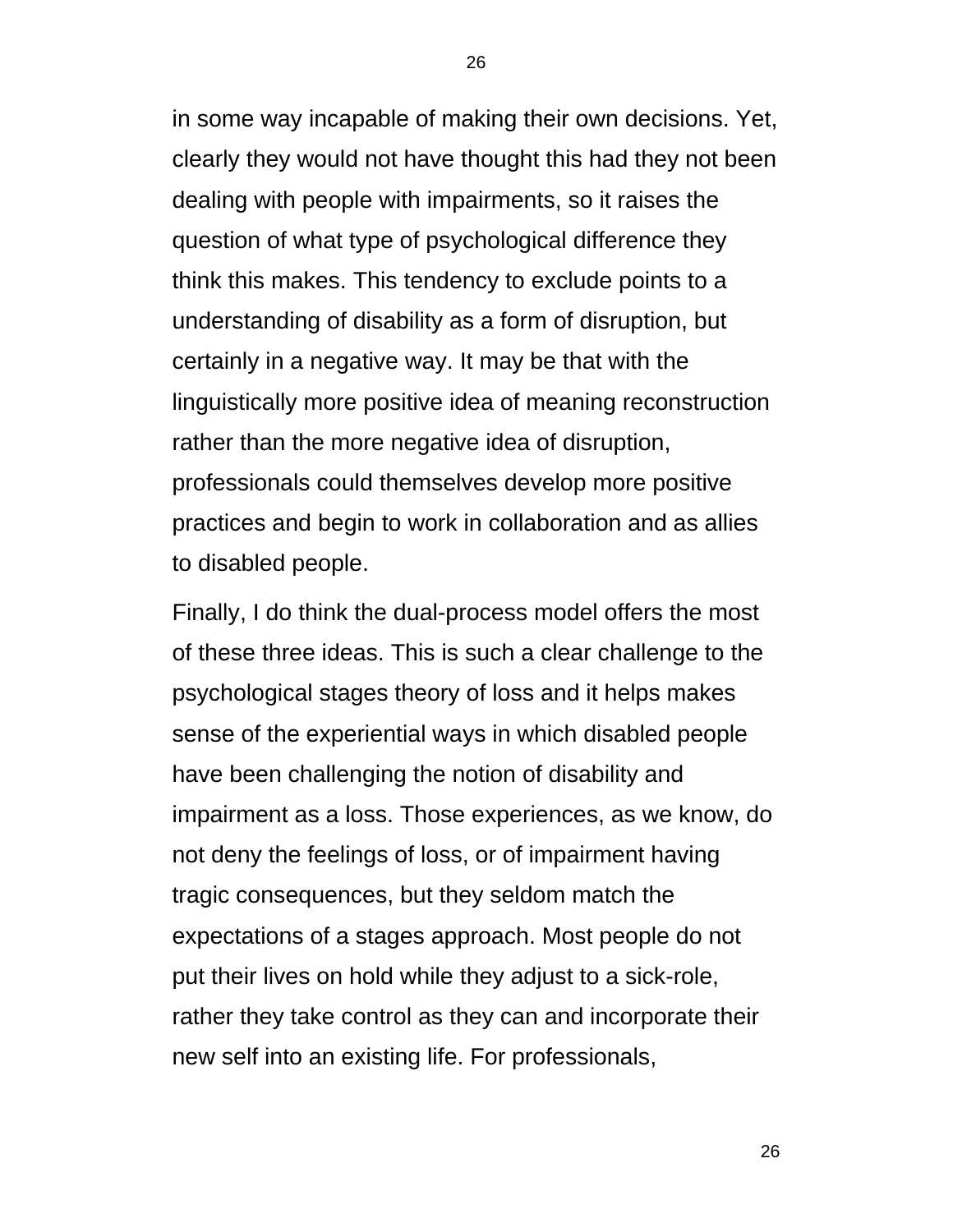recognising the co-existence of loss and restoration orientations, could make a big difference to practice. So to end, I want to return briefly to the title of this paper, *What Loss? Whose Loss?* In terms of the *what*, I can identify two main losses: loss of control over ones life; and the loss of opportunities to make sense, find benefit, develop a positive identity and to occupy a restoration orientation. Certainly there is evidence that at any point in time we could find people who appear to exhibit the features of a more traditional approach to loss, but I must concur with Silver and Wortman (cited above) that there is little evidence in my reading of the literature to suggest that these features are part of a stages model.

In terms of *whose loss,* it is clear that these issues directly and adversely affect disabled people, but it is also clear from some of the data I have examined that they also affect parents and that sometimes, it is others who are seen as losing something. Beyond this I want to be more hesitant and merely suggest some ideas for further study as I think any conclusions I might draw should be more complex than I am able to state at present.

Perhaps the question is not simply one of who is affected, but who constructs the loss. If most loss is associated with disabling environments – material, social or emotional –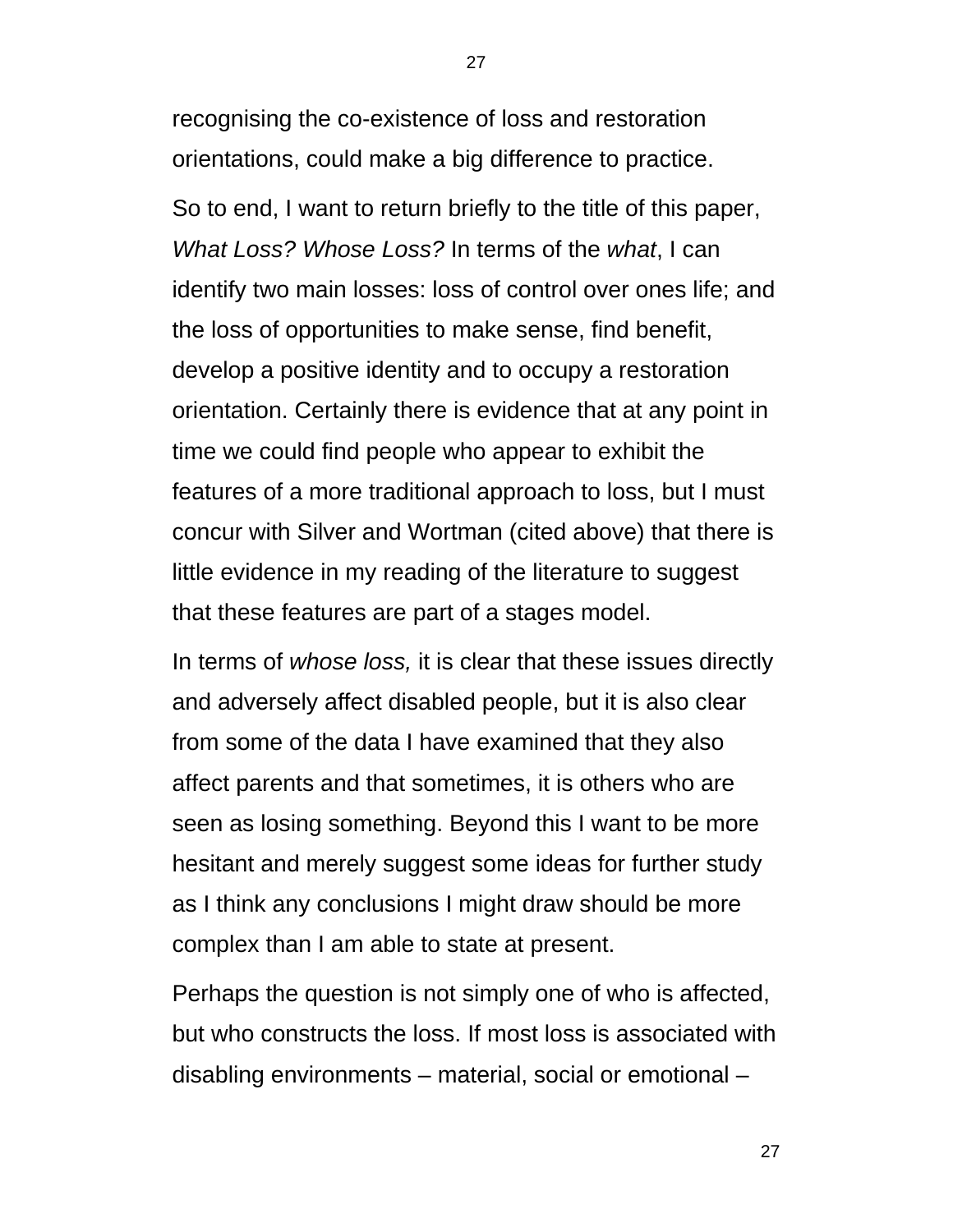then it may be more pertinent to look for the causes. Often these lie outside the impaired individual, but they may also lie inside when that person holds on to a range of negative perceptions of disability acquired before the onset of their impairment. I think that both the meaning reconstruction and the dual-process models give us frameworks which are helpful to understanding these issues in ways that can also improve practice in the welfare field.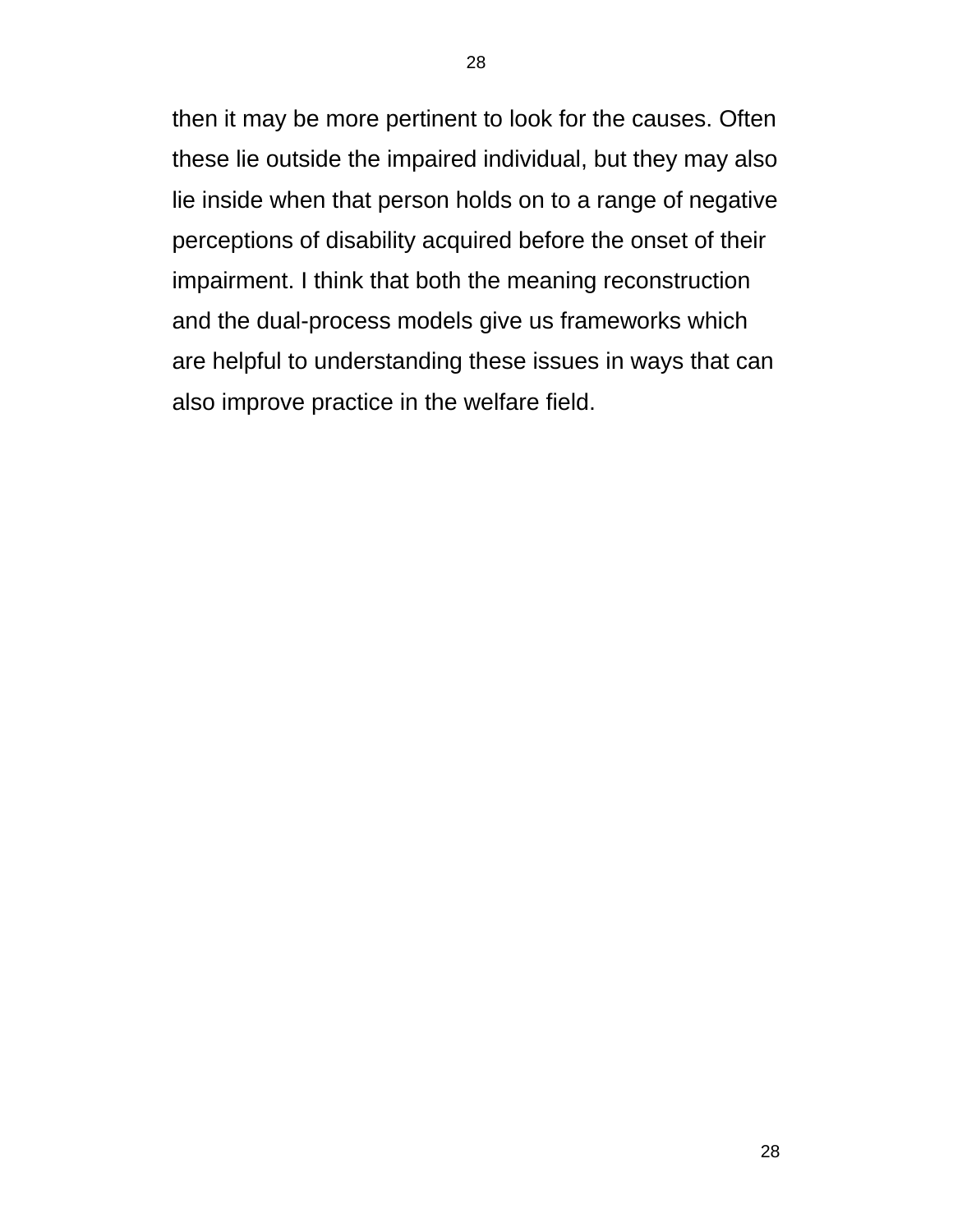References

Abberley, P. (1991) *Disabled People: Three Theories of Abnormality*, Occasional Papers in Sociology No. 10, Bristol, Bristol Polytechnic Department of Economics and Social Science. Available at The Disability Archive [http://www.leeds.ac.uk/disabilitystudies/archiveuk/index.html]

Avery, D. (1997) *RE: age onset of disability*, Message to *Disability-Research* discussion group, 9th June, <disability-research@mailbase.ac.uk>.

Berger, R. (1988) Learning to Survive and Cope with Human Loss, *Social Work Today*, 28th April, pp. 14-17.

Corker, M. and French, S. (1999) Reclaiming Discourse in Disability Studies, in M. Corker and S. French (eds) *Disability Discourse*, Buckingham, Open University Press.

Creek, G., Moore, M., Oliver, M. Salisbury, V., Silver, J. and Zarb, G. (1987) *Personal and Social Implications of Spinal Cord Injury: A Retrospective Study*, London, Thames Polytechnic.

Finkelstein, V. (1980) *Attitudes and Disabled People: Issues for Discussion*, New York, World Rehabilitation Fund.

Morris, J. (1991) *Pride Against Prejudice: Transforming Attitude to Disability*, London, The Women's Press.

Neimeyer, R. A. and Anderson, A. (2002) Meaning Reconstruction Theory, in N. Thompson (ed.) *Loss and Grief*, Basingstoke, Palgrave.

Oliver, M. (1983) *Social Work with Disabled People*, Basingstoke, Macmillan.

Oliver, M. (1998) Letter to the editor, *Social Work Today*, 19th May, p. 12.